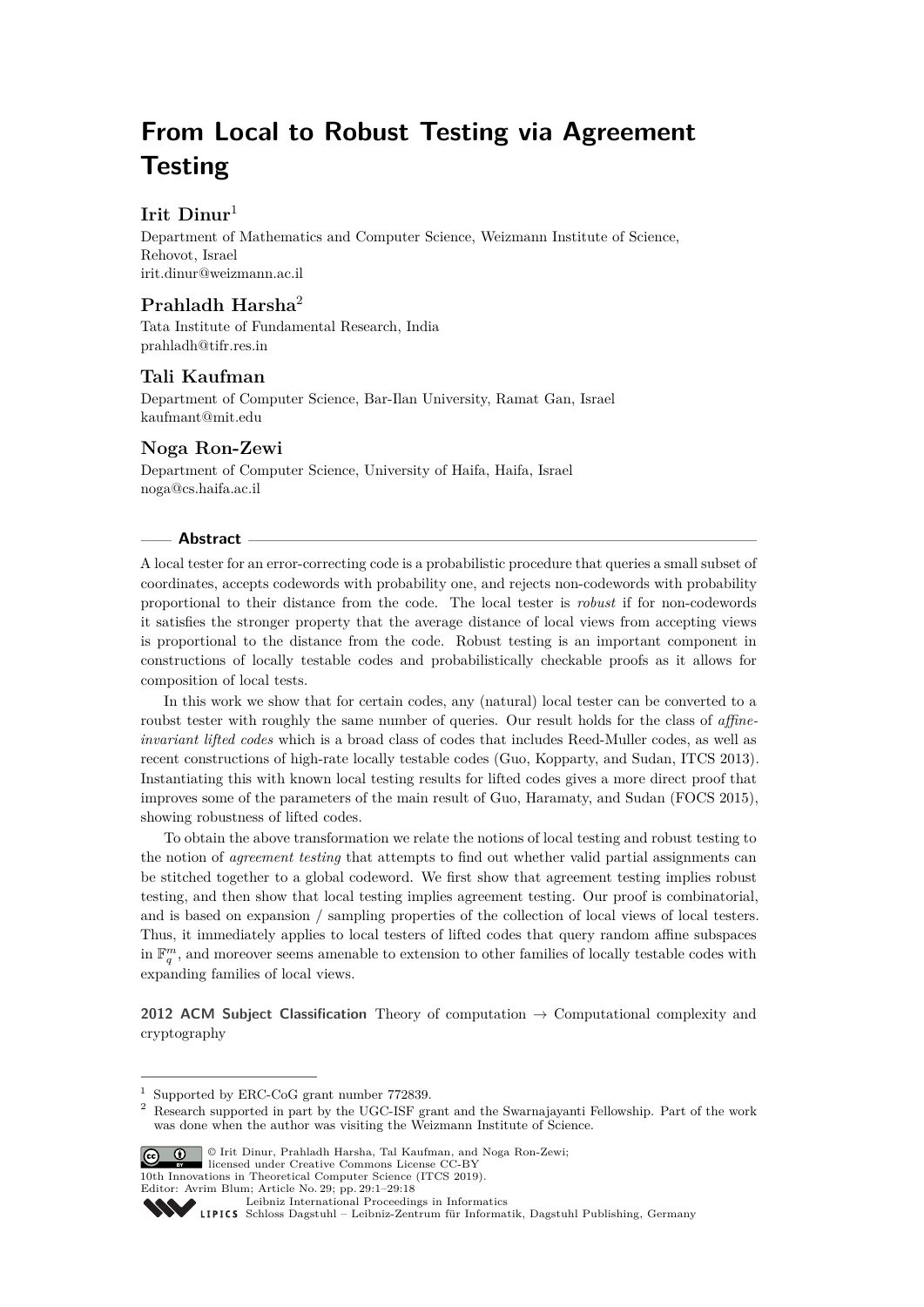### **29:2 From Local to Robust Testing via Agreement Testing**

**Keywords and phrases** Local testing, Robust testing, Agreement testing, Affine-invariant codes, Lifted codes

**Digital Object Identifier** [10.4230/LIPIcs.ITCS.2019.29](https://doi.org/10.4230/LIPIcs.ITCS.2019.29)

# **1 Introduction**

Our main result shows a transformation from *local testing* to *robust testing* for the class of *affine-invariant lifted codes*. We start by describing the notions of local testing, robust testing, and lifted codes.

## **1.1 Local testing and robust testing**

A code is a subset  $C \subseteq \Sigma^n$ . The elements of *C* are called *codewords*,  $\Sigma$  is the *alphabet* of the code, and *n* is the *block length*. The *rate* of the code is the ratio  $(\log_{|\Sigma|} |C|)/n$ . The code is *linear* if  $\Sigma = \mathbb{F}_q$  where  $\mathbb{F}_q$  is the finite field of q elements, and C is an  $\mathbb{F}_q$ -linear subspace of  $\mathbb{F}_q^n$ . It will be convenient to think of codewords in *C* as functions  $f: U \to \Sigma$ where *U* is a domain of size *n*. For a pair of functions  $f, g : U \to \Sigma$  we let  $dist(f, g)$  denote the fraction of inputs  $x \in U$  for which  $f(x) \neq g(x)$ . The *relative distance* dist(*C*) of the code is the minimum of  $dist(f, g)$  over all codewords  $f, g \in C$ . For a function  $f: U \to \Sigma$  we let dist(*f*, *C*) denote the minimum of dist(*f*, *g*) over all codewords  $g \in C$ .

A *local tester* for the code *C* is a probabilistic oracle algorithm that on oracle access to a function  $f: U \to \Sigma$  makes at most  $Q$  queries to  $f$ , and accepts  $f \in C$  with probability one, while rejecting  $f \notin C$  with probability at least  $\alpha \cdot \text{dist}(f, C)$ . We refer to Q as the *query complexity* of the tester, and to  $\alpha$  as the *soundness*. In this work we shall restrict our attention to local testers that pick a random subset  $K \subseteq U$  of cardinality  $Q$  according to some distribution, and accept if and only if  $f|_K \in C|_K$ .<sup>[3](#page-1-0)</sup> The requirement then is that  $f|_K \in C|_K$  with probability one whenever  $f \in C$ , and

<span id="page-1-1"></span>
$$
\Pr_K[f|_K \notin C|_K] \ge \alpha \cdot \text{dist}(f, C) \tag{1}
$$

otherwise.

In this work we will be interested in the stronger notion of robustness. We say that a local tester as above is *robust* if for non-codewords the average distance of its local views from accepting views is proportional to the distance of the given function from the code. That is, as before we require that  $f|_K \in C|_K$  with probability one whenever  $f \in C$ , but instead of [\(1\)](#page-1-1) we now require that

<span id="page-1-2"></span>
$$
\mathbb{E}_K\left[\text{dist}(f|_K, C|_K)\right] \ge \alpha \cdot \text{dist}(f, C) \tag{2}
$$

whenever  $f \notin C$ . Here we refer to  $\alpha$  as the *robustness* of the tester.

The notion of robustness was introduced by Ben-Sasson and Sudan [\[8\]](#page-16-0) based on analogous notions for probabilistically checkable proofs [\[5,](#page-16-1) [15\]](#page-17-1). Robustness is a natural property of local testers that relates the global distance of a function from the code to its local distance from accepting views on local views. Moreover, robustness is also an important ingredient in constructions of locally testable codes and probabilistically checkable proofs as it allows for composition of local tests. Specifically, it follows by definition that if a code *C* is robustly

<span id="page-1-0"></span>Local testers may generally apply a more complex predicate on  $f|_K$ . However, natural local testers are typically of the restricted form we consider, and moreover it can be shown that a local tester for a linear code must be of this form [\[6\]](#page-16-2).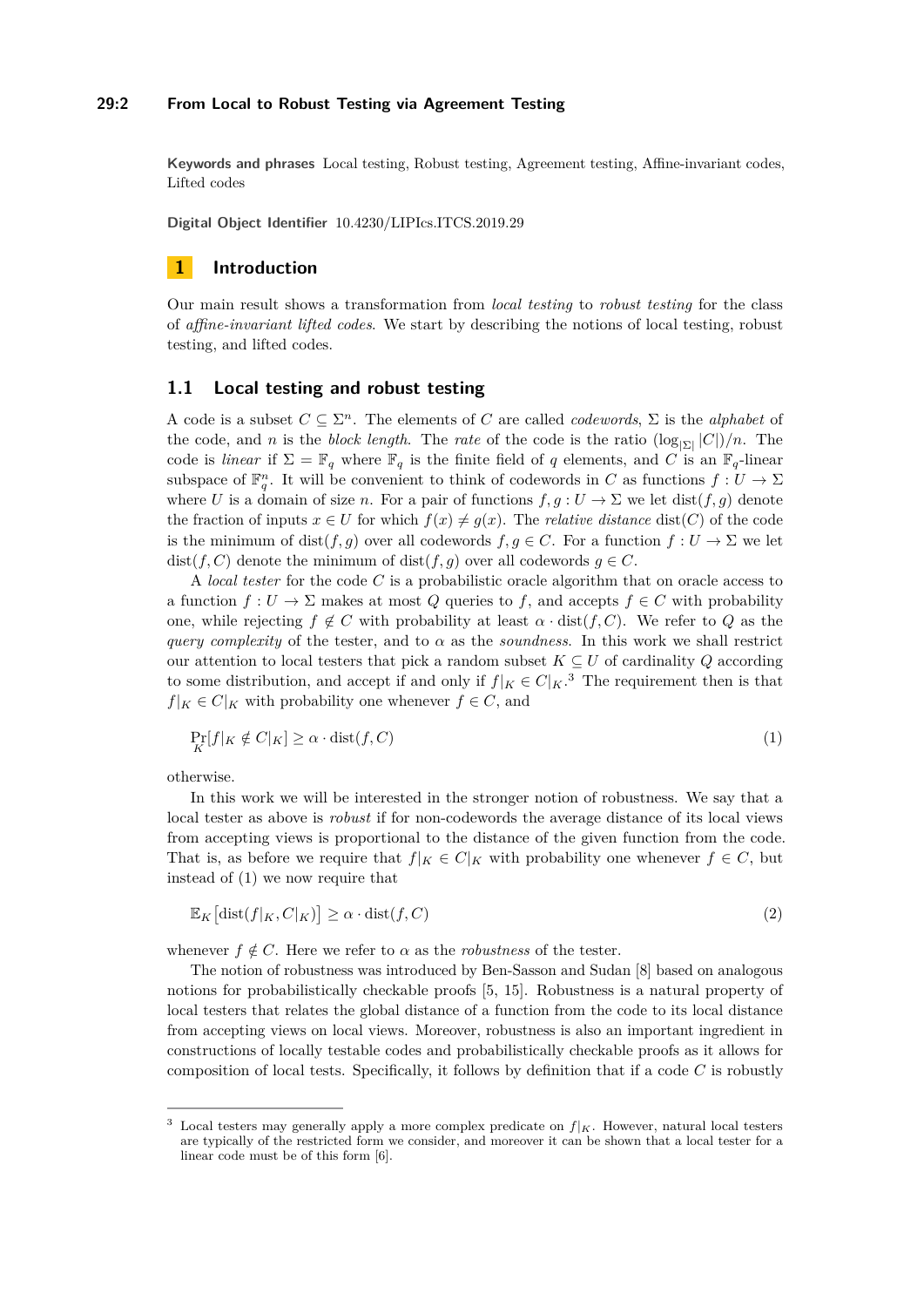testable with query complexity  $Q$  and soundness  $\alpha$ , and additionally each local restriction  $C|_K$  is locally testable with query complexity  $Q'$  and soundness  $\alpha'$ , then the code *C* is locally testable with query complexity  $Q'$  and soundness  $\alpha \cdot \alpha'$ . This property is useful when local restrictions can be tested efficiently which can happen if the code has many symmetries (as is the case with the class of lifted codes considered in this work) or can be achieved, in the case of probabilistically checkable proof, by attaching a short proof of proximity.

One can easily observe that [\(2\)](#page-1-2) implies [\(1\)](#page-1-1) since  $f|_K \notin C|_K$  whenever dist $(f|_K, C|_K) > 0$ , so robustness is a stronger requirement than local testing. For the other direction, note that a local tester with soundness  $\alpha$  has robustness at least  $\alpha/Q$  since dist $(f|_K, C|_K) \geq 1/Q$ whenever  $f|_K \notin C|_K$ . A natural question is whether this loss in roubstness is necessary, and whether robustness is strictly stronger notion than local testing. In this work we shall show that this loss is unnecessary for the class of lifted codes, discussed below.

# **1.2 Lifted codes**

Lifted codes are specified by a *base code*  $C \subseteq {\mathbb{F}_q^{\ell} \to \mathbb{F}_q}$  and a dimension  $m \geq \ell$ . We further assume that the base code *C* is linear and *affine-invariant*, that is, for any codeword  $f \in C$ , and for any affine transformation  $A: \mathbb{F}_q^{\ell} \to \mathbb{F}_q^{\ell}$  it holds that  $f \circ A \in C$ . Given these we define the *lifted code*  $C^{\ell \nearrow m}$  to be the code consisting of all functions  $f: \mathbb{F}_q^m \to \mathbb{F}_q$  that satisfy that  $f|_L \in C$  for any  $\ell$ -dimensional affine subspace *L*.

Lifted codes were first introduced by Ben-Sasson et al [\[7\]](#page-16-3), and their local testability properties were further explored in subsequent work [\[20,](#page-17-2) [21,](#page-17-3) [19\]](#page-17-4). They are a natural generalization of the well-studied family of Reed-Muller codes, and moreover they also give rise to new families of locally testable codes that outperform Reed-Muller codes in certain range of parameters [\[20\]](#page-17-2). Specifically, lifted codes lead to one of the two known constructions (the other one being tensor codes [\[8,](#page-16-0) [9,](#page-17-5) [27,](#page-17-6) [24\]](#page-17-7)) of high-rate locally testable codes (i.e., locally testable codes with rate approaching one and sublinear locality). Generally, lifted codes form a natural subclass of affine-invariant codes satisfying the "single-orbit characterization" property that is known to imply local testability, as well as local decodability [\[23\]](#page-17-8).

There is a natural local test associated with lifted codes: on oracle access to a function  $f: \mathbb{F}_q^m \to \mathbb{F}_q$ , pick a uniform random  $\ell$ -dimensional affine subspace *L* and accept if and only if  $f|_L \in C$ . It follows immediately by definition that this test accepts any valid codeword  $f \in C^{\ell \nearrow m}$  with probability one, but more work is required to show that this test is sound. Specifically, since the test forms a single orbit characterization, it follows from [\[23\]](#page-17-8) that it has soundness roughly  $q^{-2\ell}$ . The dependence of the soundness on the dimension  $\ell$  was later eliminated in [\[21\]](#page-17-3) who showed soundness that is only a function of *q* (though an extremely quickly decaying one).

As for robustness, the above local testing results, together with the straightforward transformation from local testing to robust testing, immediately give robustness that is dependent on the dimension  $\ell$ . This was eliminated recently in [\[19\]](#page-17-4) who showed robustness of the form poly( $\delta$ ) (about  $\delta^{74}$ , where  $\delta$  is the relative distance of the code) for the local test that queries subspaces of slightly larger dimension of  $2\ell$ . Interestingly, [\[19\]](#page-17-4) did not rely on the aforementioned local testing results, but rather relied on viewing lifted codes as the intersection of "modified tensor codes". They then proceeded by showing that these modified tensor codes are robustly testable (using the proof method of [\[27\]](#page-17-6) showing robustness of tensor codes), and that this implies local testability of the lifted code (see Section [2.4](#page-6-0) for more details about the proof method of [\[19\]](#page-17-4)).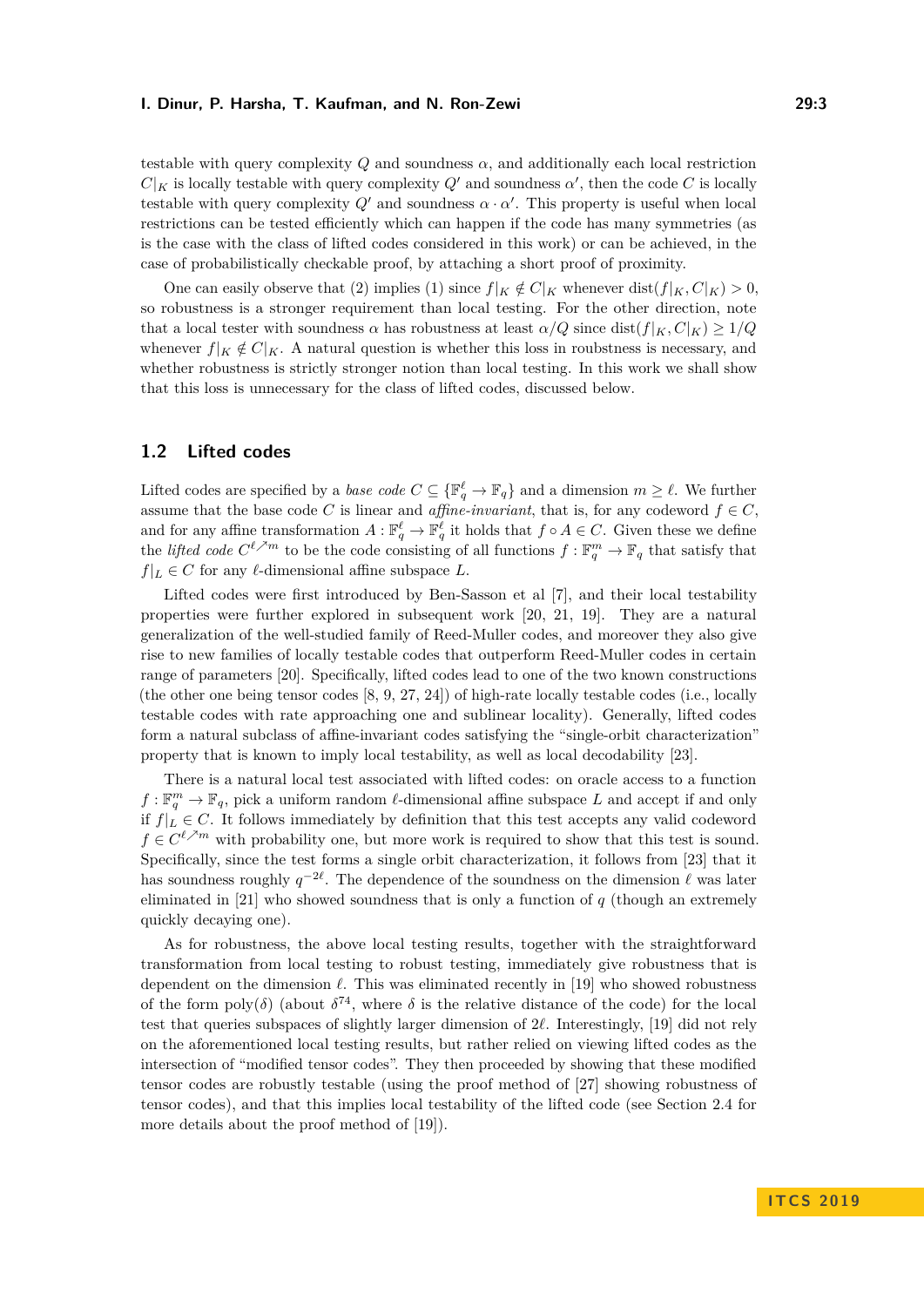## **29:4 From Local to Robust Testing via Agreement Testing**

## **1.3 Our results**

Our main result gives a transformation from local testing to robust testing, that does not suffer the factor of *Q* (the query complexity) loss in robustness, for the class of lifted codes. The transformation uses local testability in a "black-box" manner, and shows that if a code in this family is locally testable (using the natural subspace tester) then it is also robustly testable with roughly the same number of queries and robustness.

For  $k \geq \ell$ , let the *k*-dimensional (subspace) test denote the local tester that on oracle access to a function  $f: \mathbb{F}_q^m \to \mathbb{F}_q$  queries a uniform random *k*-dimensional affine subspace K and accepts if and only if  $f|_K \in C^{\ell \nearrow k}$ .

<span id="page-3-1"></span>▶ **Theorem 1** (Main). Let  $C \subseteq {\mathbb{F}_q^{\ell}} \to \mathbb{F}_q$  *be an affine-invariant linear code, and*  $m \geq k \geq \ell$ . *Suppose that*  $C^{\ell \nearrow m}$  *is locally testable using the k-dimensional test with query complexity*  $q^k$  *and soundness*  $\alpha$ *, and let*  $\delta := \min_{k \leq r \leq m} \text{dist}(C^{\ell \nearrow r})$ *. Then*  $C^{\ell \nearrow m}$  *is robustly testable using the*  $(2k + \log_q(4/\delta))$ *-dimensional test with query complexity*  $O(q^{2k}/\delta)$  *and robustness*  $\Omega(\alpha \cdot \delta^3)$ .

Note that if the relative distance  $\delta$  is constant, we only incur a constant multiplicative loss in robustness and testing dimension.

To apply the above theorem one can instantiate it with the local testing result of [\[23\]](#page-17-8) that says that lifted codes are locally testable using the  $\ell$ -dimensional test with soundness  $\approx q^{-2\ell}$ (see Theorem [6](#page-7-0) below). However, to obtain constant robustness we need that the soundness of the initial local tester would be constant (independent of  $q$  and  $\ell$ ), and for this we observe (in Proposition [19\)](#page-16-4) that the soundness of [\[23\]](#page-17-8) can be easily amplified to  $\Omega(1)$  at the cost of increasing the testing dimension to  $\approx 3\ell^4$  $\approx 3\ell^4$ . Using this observation we obtain the following.

<span id="page-3-2"></span>► **Corollary 2.** Let  $C \subseteq {\mathbb{F}_q^{\ell}} \to \mathbb{F}_q$  *be an affine-invariant linear code of relative distance*  $\delta$ *,* and  $m \geq \ell$ . Then  $C^{\ell \nearrow m}$  is robustly testable using the  $(6\ell + \log_q(128/\delta))$ -dimensional test *with robustness*  $\Omega(\delta^3)$ *.* 

Compared to the above corollary, [\[19\]](#page-17-4) use lower dimension of  $2\ell$ , but also obtain lower soundness of  $\Omega(\delta^{74})$ .

As described next, our proof is combinatorial, relying mainly on expansion / sampling properties of the collection of local views. In particular, it uses very little about the algebraic structure of lifted codes or the base code. We thus hope that such techniques would prove useful in the future for showing robustness for other families of locally testable codes with similar expansion properties.

## **2 Proof overview**

Our proof is based on a new connection between the notions of local testing, robust testing, and *agreement testing*. Specifically, we show that for the class of lifted codes agreement testing implies robust testing, and local testing implies agreement testing. The combination of these two implications gives our main Theorem [1.](#page-3-1) Next we elaborate on the notion of agreement testing, followed by an overview of each of the implications.

<span id="page-3-0"></span>Such an amplification with similar blow-up in query complexity can be easily obtained by repeating the test and accepting if and only if all invocations accept; we however need that the tester would be a subspace tester which can be obtained using sampling properties of affine subspaces.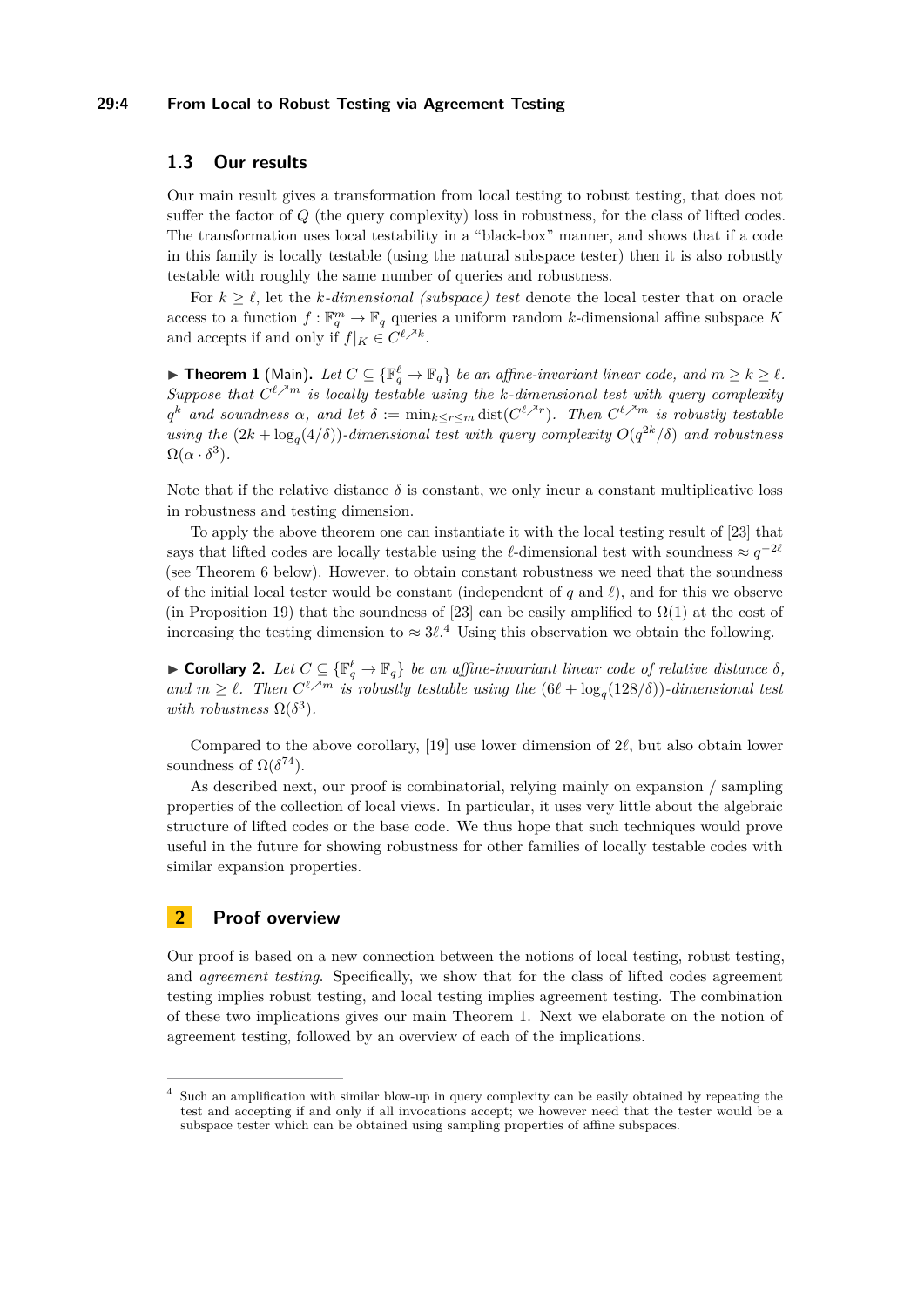# **2.1 Agreement testing**

An *agreement test* attempts to find out whether partial assignments to local views can be stitched together to a single global codeword. Let  $C \subseteq \{U \to \Sigma\}$  be a code, and let S be a collection of subsets of  $U$ . An *agreement tester* for  $C, S$  is a probabilistic oracle algorithm that receives oracle access to a collection of partial assignments  ${f_S : S \to \Sigma \mid S \in \mathcal{S}}$ on sets of S, where  $f_S \in C|_S$  for any  $S \in S$ . The tester queries a few of the  $f_S$ 's, and is required to accept with probability one any collection  $(f_S)_S$  that is consistent with some global codeword  $g \in C$  (that is,  $g|_S = f_S$  for any  $S \in S$ ), while rejecting any inconsistent collection  $(f<sub>S</sub>)$ <sub>*S*</sub> with probability proportional to the minimal fraction of  $f<sub>S</sub>$ 's that must be changed in order to be consistent with some global codeword. In this work we focus on the two query agreement tester that picks a pair of sets  $S, S' \in \mathcal{S}$  according to some distribution and accepts if and only if  $f_S$  and  $f_{S'}$  agree on their intersection  $S \cap S'$ .

Agreement testing has first appeared in PCP constructions [\[3,](#page-16-5) [2\]](#page-16-6) as so-called "low degree tests", and is a key component in the proof of almost all PCP theorems. A prime example is the line vs. line low degree test [\[17,](#page-17-9) [26\]](#page-17-10) in the proof of the PCP theorem. In the PCP construction, a function on a large vector space is replaced by an ensemble of (supposed) restrictions to all possible affine lines. These restrictions are supplied by a prover and are not a priori guaranteed to agree with any single global function. The "low degree test" is run by the verifier to check that restrictions on intersecting lines agree with each other, i.e. they give the same value to the point of intersection. The main point of the argument is to show that the passing of the test implies agreement with a single global function. In these early low degree tests (including the linearity testing work of [\[10\]](#page-17-11)) an agreement test component can be discerned but quite implicitly. Indeed, it was only separated in the works [\[25,](#page-17-12) [4\]](#page-16-7) that looked at the so-called list-decoding regime<sup>[5](#page-4-0)</sup>, with the goal of proving a large gap for the PCP.

Goldreich and Safra [\[18\]](#page-17-13) tried to separate the algebraic aspect of the low degree test from the combinatorial, and formulated a more general "consistency test" which is also referred to as an agreement test. They also proved a certain local to global result which was too weak to be useful for PCPs. In hindsight it is clear that since their family of subsets consisted of axis parallel lines, the expansion was not strong enough for a good agreement test. Only recently [\[13\]](#page-17-14) the role of expansion underlying the family of subsets had begun to be uncovered.

Work on agreement testing then continued the combinatorial direction of [\[18\]](#page-17-13) mainly in the list-decoding regime for direct product testing [\[15,](#page-17-1) [12,](#page-17-15) [22,](#page-17-16) [16,](#page-17-17) [14\]](#page-17-18). The techniques developed in this line of work turn out to be useful also for agreement testing in the unique-decoding regime (which is the more standard testing regime), and in particular for our work here.

## **2.2 Agreement testing implies robust testing**

We begin with an overview of the simpler implication from agreement testing to robust testing. Suppose that we have a two query agreement tester for  $C, S$  as described above. We would like to show that the local tester that queries a random  $S \in \mathcal{S}$  is robust. Let T be the collection of subsets of  $U$  formed by pairwise intersections of sets in  $S$ . The main properties we need out of  $S, \mathcal{T}$  are sampling properties, specifically, that S samples well the set of points *U*, and that for any  $S \in \mathcal{S}$  all sets in  $\mathcal{T}$  contained in *S* sample well the set of points in *S*. The main property we need out of the code is that its restrictions to sets in  $\mathcal T$ 

<span id="page-4-0"></span><sup>&</sup>lt;sup>5</sup> In the list decoding regime one would like to reject a function that is  $(1 - \epsilon)$ -far from the code with very high-probability of  $1 - O(\epsilon)$ .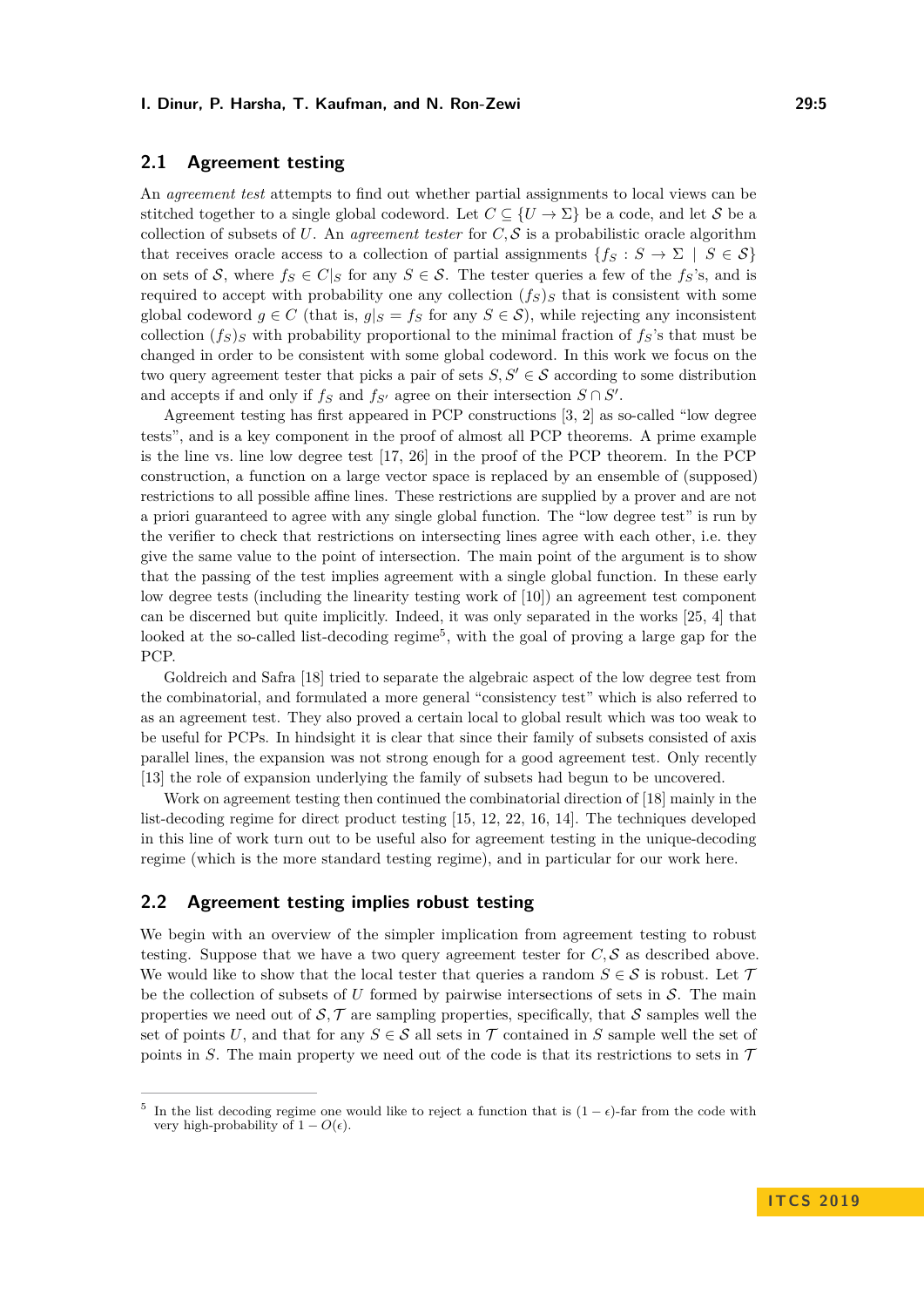### **29:6 From Local to Robust Testing via Agreement Testing**

have distance. In the case of lifted codes these properties can be guaranteed by letting  $S, \mathcal{T}$ be families of affine subspaces of fixed dimension.

To see that the proposed local tester is indeed robust, suppose that we have a function  $f: U \to \Sigma$  that is close to  $C|_S$  on a typical *S*, our goal is to show that *f* is close to a codeword *g* ∈ *C*. We first create an instance  $(f_S)_S$  for the agreement tester by letting  $f_S ∈ C|_S$  be the closest valid assignment to  $f|_S$ . Next observe that since  $f|_S$  is typically close to  $f_S$ , and by assumption that *T*'s sample well inside *S*'s, for a typical *T* and *S*, *S'* containing *T* it holds that  $f_{S}|_{T} \approx f_{S'}|_{T}$ , and by distance property on T this implies in turn that typically  $f_S|_T = f_{S'}|_T$ . Consequently, agreement testability implies the existence of a codeword  $g \in C$ that agrees with most  $f_S$ , and so  $g|_S = f_S \approx f|_S$  for most *S*. But since *S* samples well inside *U* we conclude that *f* must be close to *g* as required.

## **2.3 Local testing implies agreement testing**

We now turn to the local testing to agreement testing implication which is a bit more involved. Suppose that we have a local testing algorithm for *C* that queries a random set  $K \in \mathcal{K}$  and accepts if and only if  $f|_K \in C|_K$ . We would like to obtain an agreement tester for C with respect to some collection of subsets  $S$ . As before, let  $T$  be the collection of subsets of  $U$ formed by pairwise intersections of sets in  $S$ . Once more the main properties we require out of  $S, \mathcal{T}, \mathcal{K}$  are sampling properties. Specifically, we need that S samples well inside U, and that for any  $T \in \mathcal{T}$  all sets in K contained in T sample well inside T. We also require distance properties out of *C*, specifically that *C* has distance on *U* and on restrictions to sets in  $S$  and  $T$ . Once more, in the case of lifted codes these properties can be guaranteed by letting  $S, \mathcal{T}, \mathcal{K}$  be families of affine subspaces of fixed dimension.

To show agreement testability, let  $(f_S)_S$  be a collection of valid assignments to sets in S (so  $f_S \in C|_S$  for any *S*), and suppose that  $f_S$  agrees with  $f_{S'}$  on  $S \cap S'$  for most pairs *S, S'*. Our goal will be to find a global codeword  $g \in C$  that agrees with most  $f_S$ . We find the function  $g$  in the following three stages.

#### **Initial stage**

In the first stage we define for any  $K \in \mathcal{K}$  a "most popular function" Plur<sub>K</sub> by choosing the most common value among  $f_S|_K$  going over all  $S \in \mathcal{S}$  containing K. We then show, using the assumption that  $f_S$ 's typically agree on their intersections, that this most popular function is obtained with overwhelming probability for a typical *K*.

### **Local structure stage**

In the second stage we define for each  $K \in \mathcal{K}$  a function  $q_K : U \to \Sigma$  by letting  $q_K(x)$  be the most common "vote" among all  $f<sub>S</sub>$  that contain *K* and *x* and agree with Plur<sub>K</sub> on *K* (this function is well defined because of the initial stage). We then show that for a typical  $K$ ,  $g_K$ is close to some function  $h_K \in C$ , and moreover  $h_K|_S = f_S$  for most *S* containing *K*.

To see why the above holds, first note that by assumptions that *C* has distance on *T*'s, and  $K$ 's sample well inside  $T$ 's, if a pair of  $f_S$ 's agree on  $K$  then they must typically also agree on their whole intersection. Therefore  $q_K(x)$  is also typically defined with overwhelming probability. Consequently, for a typical *K*, and most *K'*,  $g_K|_{K}$  agrees with some  $f_S$ . Recalling that *fS*'s are valid assignments, local testability then implies the existence of  $h_K \in C$  that is close to  $g_K$ . The fact that  $h_K|_S = f_S$  for most *S* containing *K* follows by assumption that  $S$  samples well  $U$ , and distance property on  $S$ .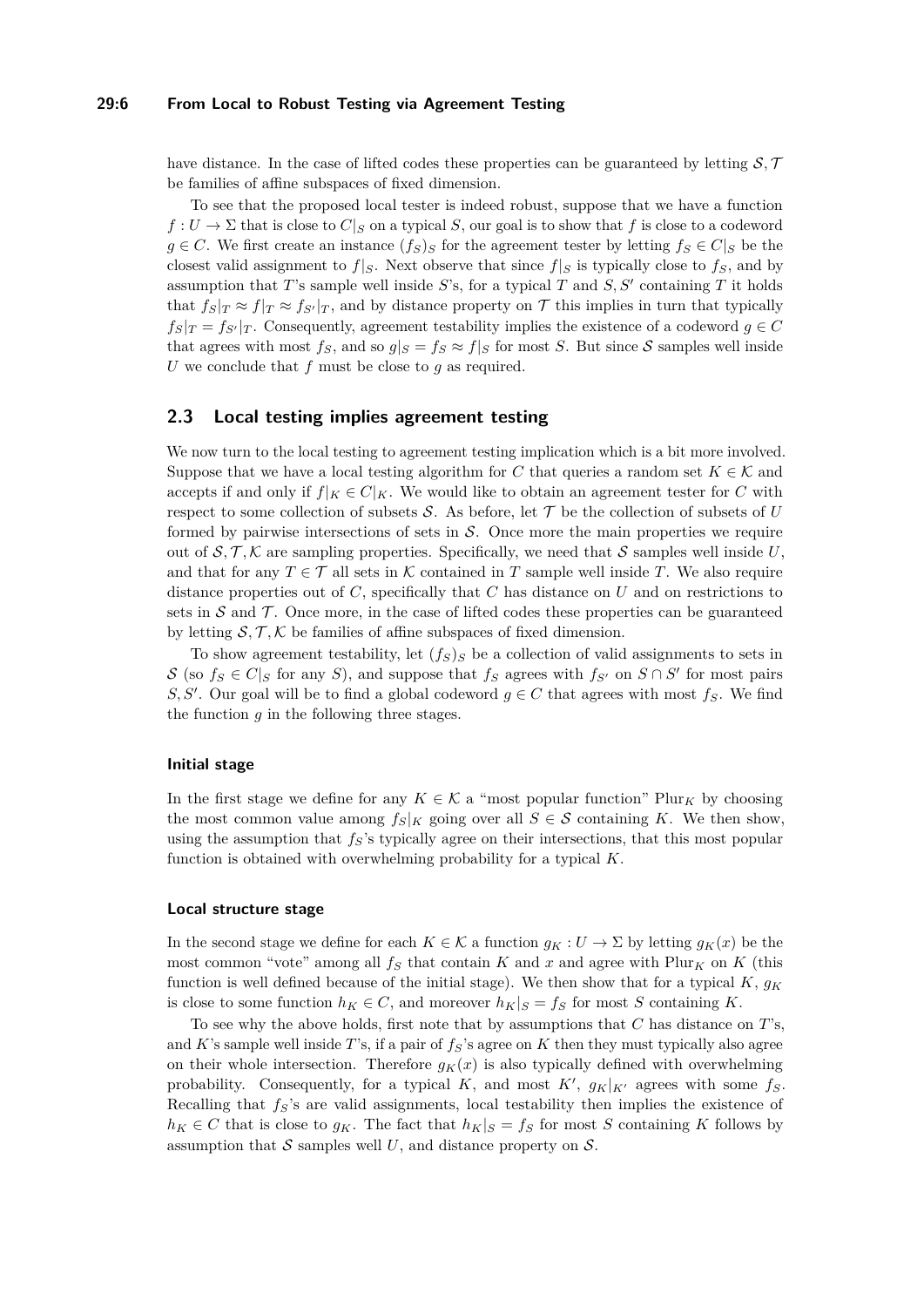## **Global structure stage**

In the final stage we show that there exists  $\hat{K}$  such that  $h_{\hat{K}}$  agrees with  $f_S$  for most *S* (not necessarily containing  $\hat{K}$ ). We can then set our "global function" *g* to be equal to  $h_{\hat{K}}$ . To this end, we first observe that it suffices to show that most functions  $h_K$  are in fact identical. This now follows since for typical  $S \supseteq K \cup K'$  it holds that  $h_K|_S = f_S = h_{K'}|_S$ , and consequently since S samples *U* it must typically hold that  $h_K = h_{K}$ .

## <span id="page-6-0"></span>**2.4 The proof method of Guo et al**

The proof method of Guo et al [\[19\]](#page-17-4) for showing robustness of lifted codes is very different from ours. In particular, it relies heavily on the algebraic structure of lifted codes. More specifically, the proof is based on viewing the lifted codes as the intersection of "modified tensor codes". The *tensor product*  $C^{\otimes m}$  of a code  $C \subseteq {\mathbb{F}_q \to \mathbb{F}_q}$  can be thought of as the 'axis-parallel lifting' of *C*, that is, it is the code that consists of all functions  $f: \mathbb{F}_q^m \to \mathbb{F}_q$ whose restrictions to any axis-parallel line belong to *C*. The "modified tensor code" is a code of the form  $C_b^{\otimes m}$  where *b* is a direction in  $\mathbb{F}_q^m$ , and  $C_b^{\otimes m}$  consists of all functions  $f \in C^{\otimes m}$ whose restrictions to lines in direction *b* also belong to *C*.

The authors first use the proof method of [\[27\]](#page-17-6), showing robust testing of tensor codes, to show that the modified tensor codes are also robustly testable. They then use the fact that the lifted code is the intersection of all codes of the form  $C_b^{\otimes m}$  for all directions *b* (this is true when the dimension of the base code for lifting is  $\ell = 1$ ; when  $\ell > 1$  the proof becomes more complicated) to deduce robust testability for the lifted code. However, since intersection of robustly testable codes is not necessarily robustly testable, a non-trivial work is required to show robust testability, which in particular exploits the degree structure of affine-invariant lifted codes.

The above program can be carried out only when the dimension *m* of the lifted code is a small constant multiple of  $\ell$ , and the authors use the "bootstrapping" technique [\[26,](#page-17-10) [2,](#page-16-6) [4,](#page-16-7) [1\]](#page-16-8) to extend the result to work for arbitrary large *m*.

In contrast, we work directly with lifted codes of large dimension which allows us to exploit the sampling / expansion properties of large affine subspaces in  $\mathbb{F}_q^m$ . To the best of our knowledge, even for the special case of low-degree polynomials, this gives the first analysis of robustness that is not based on the two step approach of first analyzing the constant dimensional case and only then moving to the general dimensional case.

As opposed to [\[19\]](#page-17-4) who reprove local testability on the way, our proof uses local testability in a black-box manner. Thus, it exhibits a separation between the algebraic properties that are used for showing local testability, and the combinatorial properties that are needed in order to turn local testability into robust testability.

#### **Paper organization**

The rest of the paper is organized as follows. In Section [3](#page-7-1) we set some notation, provide some definitions, and present the expansion properties of subspaces that we use. The transformation from agreement testing to robust testing is given in Section [4,](#page-10-0) while the transformation from local testing to agreement testing apperas in Section [5.](#page-10-1) We wrap-up in Section [6](#page-15-0) with the full transformation from local testing to robust testing that proves our main Theorem [1](#page-3-1) and Corollary [2.](#page-3-2)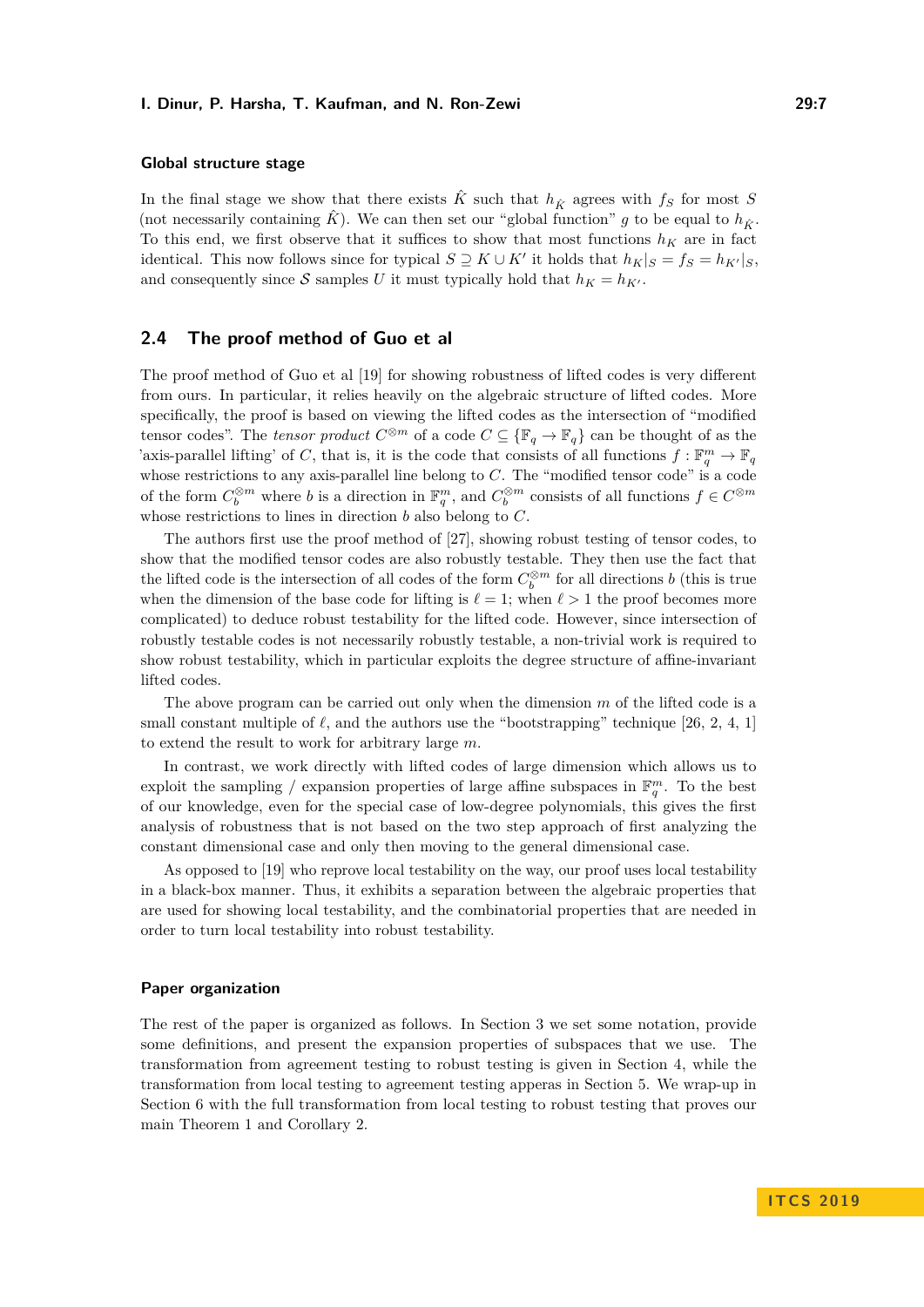## **29:8 From Local to Robust Testing via Agreement Testing**

# <span id="page-7-1"></span>**3 Preliminaries**

For a prime power *q*, let  $\mathbb{F}_q$  denote the finite field of *q* elements. Let  $\{\mathbb{F}_q^m \to \mathbb{F}_q\}$  denote the set of functions mapping  $\mathbb{F}_q^m$  to  $\mathbb{F}_q$ . In what follows we focus on codes which are subsets of functions  $C \subseteq {\mathbb{F}_q^m} \to \mathbb{F}_q$ . For a pair of functions  $f, g: \mathbb{F}_q^m \to \mathbb{F}_q$  we use  $dist(f, g)$  to denote the fraction of inputs  $x \in \mathbb{F}_q^m$  for which  $f(x) \neq g(x)$ . The *relative distance* dist(*C*) of the code *C* is  $\min_{f \neq g \in C} {\text{dist}(f, g)}$ . For a function  $f : \mathbb{F}_q^m \to \mathbb{F}_q$  we use  $\text{dist}(f, C)$  to denote  $\min_{g \in C} {\{\text{dist}(f,g)\}}.$ 

The code *C* is said to be *linear* if it is an  $\mathbb{F}_q$ -linear subspace, i.e., for every  $\alpha \in \mathbb{F}_q$  and  $f, g \in C$ , we have  $\alpha f + g \in C$ . A function  $A: \mathbb{F}_q^m \to \mathbb{F}_q^m$  is said to be an *affine transformation* if there exist a matrix  $M \in \mathbb{F}_q^{m \times m}$  and a vector  $b \in \mathbb{F}_q^m$  such that  $A(x) = Mx + b$ . The code *C* is said to be *affine-invariant* if for every affine transformation *A* and every  $f \in C$  we have  $f \circ A \in C$  (where  $(f \circ A)(x) = f(A(x))$ ).

## **3.1 Lifted codes**

A subset  $L \subseteq \mathbb{F}_q^m$  is said to be an  $\ell$ -dimensional affine subspace if there exist  $\alpha_0 \in \mathbb{F}_q^m$  and linearly independent  $\alpha_1, \ldots, \alpha_\ell \in \mathbb{F}_q^m$  such that  $L = \{\alpha_0 + \sum_{i=1}^\ell \alpha_i x_i | x_1, \ldots, x_\ell \in \mathbb{F}_q\}$ . We fix an arbitrary affine map  $\gamma_L : \mathbb{F}_q^{\ell} \to L$  (which we can view as a parameterization of *L*). For a function  $f: \mathbb{F}_q^m \to \mathbb{F}_q$ , the restriction  $f|_L$  is viewed as a function in  $\{\mathbb{F}_q^{\ell} \to \mathbb{F}_q\}$  through  $f \circ \gamma_L : \mathbb{F}_q^{\ell} \to \mathbb{F}_q$ . In particular, when we ask if  $f|_L \in C \subseteq {\mathbb{F}_q^{\ell}} \to \mathbb{F}_q$  what we are really asking is whether  $f \circ \gamma_L \in C$ . Note that if *C* is affine-invariant, whether  $f|_L \in C$  does not depend on the choice of the parametrization *γL*.

▶ **Definition 3** (Lifted codes). Let  $C \subseteq {\mathbb{F}_q^{\ell}} \to \mathbb{F}_q$  be an affine-invariant linear code, and  $m \geq \ell$ . The *m-dimensional lift*  $C^{\ell \nearrow m}$  of *C* is given by

 $C^{\ell,m} := \left\{ f : \mathbb{F}_q^m \to \mathbb{F}_q \mid f|_L \in C \text{ for every } \ell\text{-dimensional affine subspace } L \subseteq \mathbb{F}_q^m \right\}.$ 

<span id="page-7-2"></span>▶ <code>Proposition 4</code> (Distance of lifted codes, [\[20\]](#page-17-2), Theorem 5.1, Part (2)).  $Let$   $C \subseteq \{\mathbb{F}_q^\ell \to \mathbb{F}_q\}$ *be an affine-invariant linear code, and*  $m \geq \ell$ . Then  $dist(C^{\ell,m}) \geq dist(C) - q^{-\ell}$ .

## **3.2 Local testing, robust testing, and agreement testing**

We now formally define the notions of local testing, robust testing, and agreement testing, specialized to the class of lifted codes and subspace testers. In the case of local testing and robust testing this simply means that the tester samples a uniform random *k*-dimensional affine subspace and its accepting views are codewords in  $C^{\ell \nearrow k}$ .

▶ Definition 5 (Local testing of lifted codes). Let  $C \subseteq \{\mathbb{F}_q^{\ell} \to \mathbb{F}_q\}$  be an affine-invariant linear code, and  $m \geq k \geq \ell$ . The *m*-dimensional lift  $C^{\ell \nearrow m}$  is  $(k, \alpha)$ -testable if for every  $f: \mathbb{F}_q^m \to \mathbb{F}_q$  it holds that

$$
\Pr_{K} [f|_{K} \notin C^{\ell \nearrow k}] \ge \alpha \cdot \text{dist}(f, C^{\ell \nearrow m}),
$$

where the probability is over a uniform random *k*-dimensional affine subspace  $K \subseteq \mathbb{F}_q^m$ .

<span id="page-7-0"></span>▶ **Theorem 6** ([\[23\]](#page-17-8), Theorem 2.9). Let  $C \subseteq {\mathbb{F}_q^{\ell}} \to \mathbb{F}_q$  be an affine-invariant linear code, and  $m \geq \ell$ . Then the  $\ell$ -dimensional test rejects a function  $f : \mathbb{F}_q^m \to \mathbb{F}_q$  with probability at *least*  $\frac{1}{2}$  · min  $\{q^{-2\ell}, \text{dist}(f, C^{\ell \nearrow m})\}$ . In particular,  $C^{\ell \nearrow m}$  is  $(\ell, \frac{q^{-2\ell}}{2})$  $\left(\frac{-2\ell}{2}\right)$ -testable.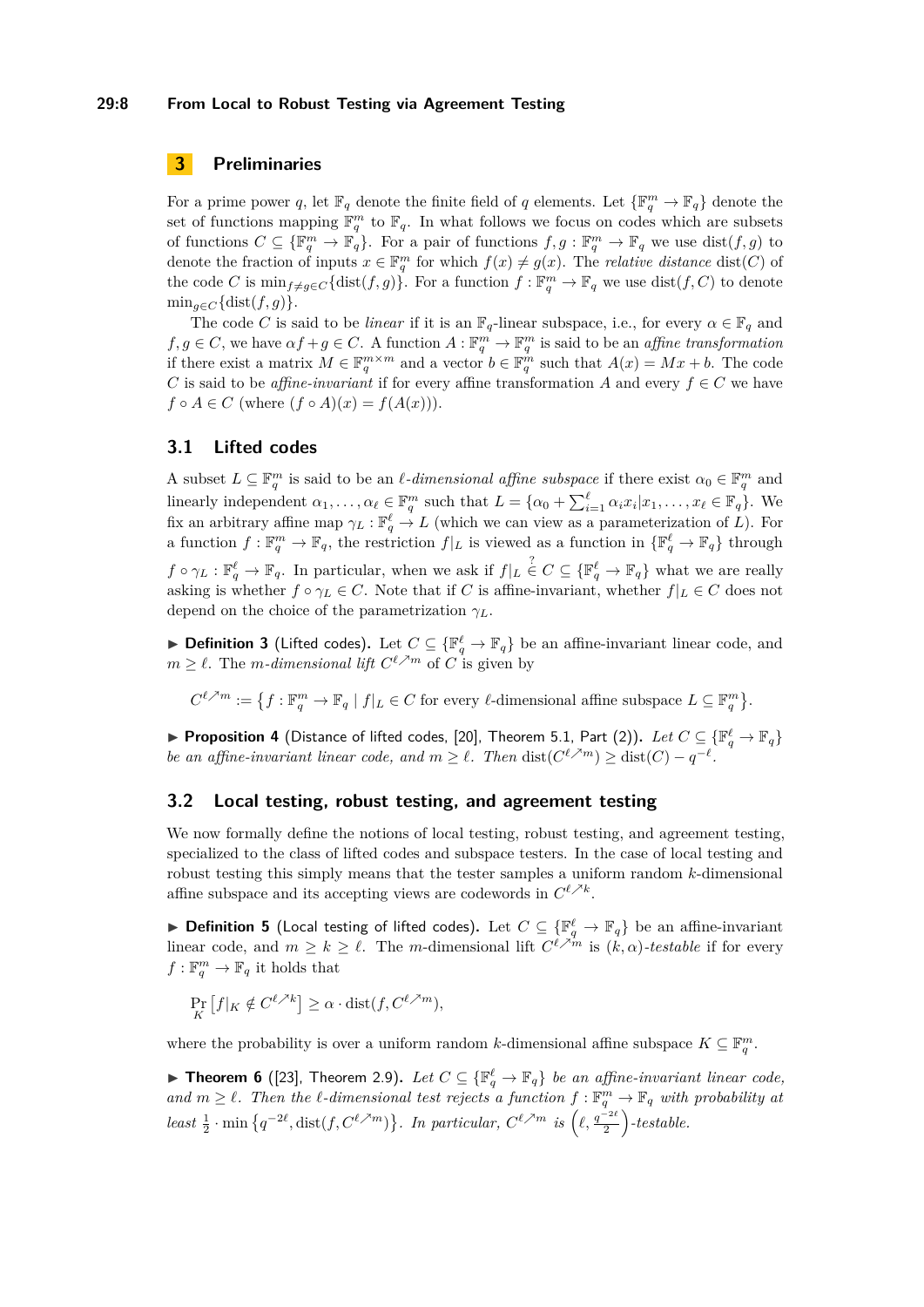▶ Definition 7 (Robust testing of lifted codes). Let  $C \subseteq \{\mathbb{F}_q^{\ell} \to \mathbb{F}_q\}$  be an affine-invariant linear code, and  $m \geq k \geq \ell$ . The *m*-dimensional lift  $C^{\ell \nearrow m}$  is  $(k, \alpha)$ -robust if for every  $f: \mathbb{F}_q^m \to \mathbb{F}_q$  it holds that

$$
\mathbb{E}_K\big[\text{dist}(f|_K, C^{\ell \nearrow k})\big] \ge \alpha \cdot \text{dist}(f, C^{\ell \nearrow m}),
$$

where the expectation is over a uniform random *k*-dimensional affine subspace  $K \subseteq \mathbb{F}_q^m$ .

We note the following easy implications.

<span id="page-8-0"></span>▶ **Proposition 8.** Let  $C \subseteq {\mathbb{F}_q^{\ell}} \to \mathbb{F}_q$  *be an affine-invariant linear code, and*  $m \geq k \geq \ell$ *. Then the following hold.*

**1.** *If*  $C^{\ell \nearrow m}$  *is*  $(k, \alpha)$ *-robust then it is*  $(k, \alpha)$ *-testable.* **2.** *If*  $C^{\ell \nearrow m}$  *is*  $(k, \alpha)$ *-testable then it is*  $(k, \alpha \cdot q^{-k})$ *-robust.* 

**3.** *If*  $C^{\ell \nearrow m}$  *is*  $(k, \alpha)$ *-testable then it is*  $(r, \alpha)$ *-testable for any*  $k \leq r \leq m$ *.* 

**4.** *If*  $C^{\ell \nearrow m}$  *is*  $(k, \alpha)$ *-robust then it is*  $(r, \alpha)$ *-robust for any*  $k \leq r \leq m$ *.* 

**Proof.** Part (1) follows since  $f|_K \notin C^{\ell \nearrow k}$  whenever dist $(f|_K, C^{\ell \nearrow k}) > 0$ , while Part (2) follows since  $\text{dist}(f|_K, C^{\ell \nearrow k}) \geq q^{-k}$  whenever  $f|_K \notin C^{\ell \nearrow k}$ .

Part (3) follows by observing that for a uniform random *r*-dimensional affine subspace *R*,

1

$$
\Pr_{R} [f|_{R} \notin C^{\ell \nearrow r}] = \mathbb{E}_{R} [\mathbb{1}_{f|_{R} \notin C^{\ell \nearrow r}}]
$$
  
\n
$$
\geq \mathbb{E}_{R} [\Pr_{K \subseteq R} [f|_{K} \notin C^{\ell \nearrow k}]
$$
  
\n
$$
= \Pr_{K} [f|_{K} \notin C^{\ell \nearrow k}],
$$

where the inequality follows since  $f|_R \in C^{\ell \nearrow r}$  implies that  $f|_K \in C^{\ell \nearrow k}$  for any *K*.

Finally, Part (4) follows by letting  $f_R$  be the codeword in  $C^{\ell \nearrow r}$  that is closest to  $f|_R$ , and noting that

$$
\mathbb{E}_{R}[\text{dist}(f|_{R}, C^{\ell \nearrow r})] = \mathbb{E}_{R}[\text{dist}(f|_{R}, f_{R})]
$$
  
\n
$$
= \mathbb{E}_{R}[\mathbb{E}_{K \subseteq R}[\text{dist}(f|_{K}, f_{R}|_{K})]]]
$$
  
\n
$$
\geq \mathbb{E}_{R}[\mathbb{E}_{K \subseteq R}[\text{dist}(f|_{K}, C^{\ell \nearrow k})]]
$$
  
\n
$$
= \mathbb{E}_{K}[\text{dist}(f|_{K}, C^{\ell \nearrow k})],
$$

where the inequality follows since  $f_R|_K \in C^{\ell \nearrow k}$  for any *K*.

We now turn to the definition of agreement testing. The agreement testers we consider are two query testers that for *t < s*, sample a uniform random *t*-dimensional affine subspace  $T$ , and a pair of uniform random *s*-dimensional affine subspaces  $S, S'$  containing  $T$ , and accept if and only if  $f_S, f_{S'}$  agree on *T*.

For a code  $C \subseteq {\mathbb{F}_q^m \to \mathbb{F}_q}$  we let  $C(s)$  be the code containing all collections  $(f_S)_S$  of partial assignments to *s*-dimensional affine subspaces that are consistent with some global codeword  $q \in C$ , formally,

$$
C(s) := \{(f_S)_S \mid \exists g \in C \text{ such that } g|_S = f_S \text{ for any } s\text{-dimensional affine subspace } S\}.
$$

For a pair of collections  $(f_S)_{S}$ ,  $(g_S)_{S}$  of partial assignments to *s*-dimensional affine subspaces we denote by  $dist((f_S)_S, (g_S)_S)$  the fraction of *s*-dimensional affine subspaces *S* for which  $f_S \neq g_S$ , and we define dist $((f_S)_S, C(s))$  accordingly.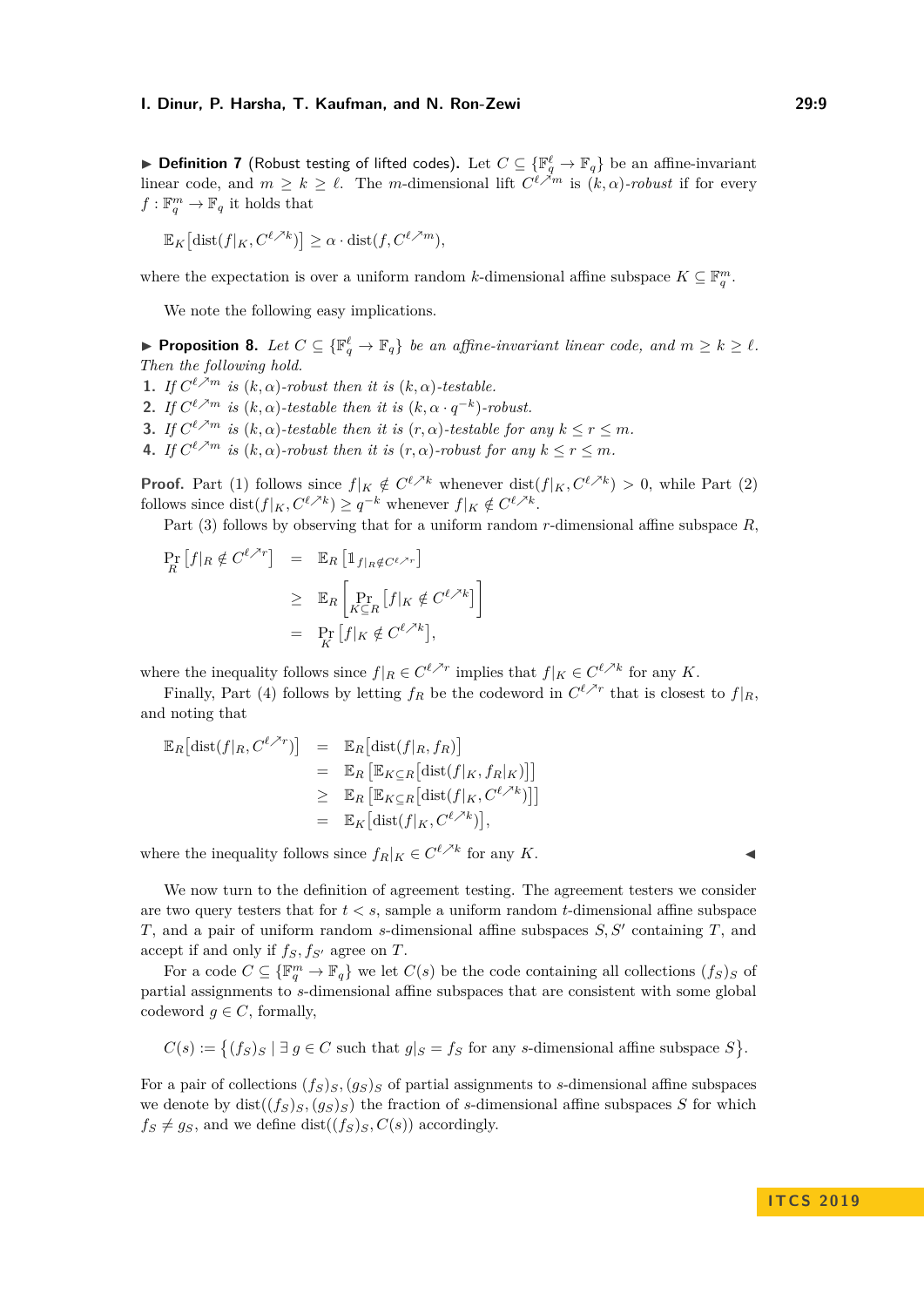## **29:10 From Local to Robust Testing via Agreement Testing**

▶ Definition 9 (Agreement testing of lifted codes). Let  $C \subseteq \{\mathbb{F}_q^\ell \to \mathbb{F}_q\}$  be an affine-invariant linear code, and  $m \geq s > t \geq \ell$ . The *m*-dimensional lift  $C^{\ell \nearrow m}$  is  $(s, t, \alpha)$ -agreement testable if for every collection  $(f_S)_S$  where  $f_S \in C^{\ell \nearrow s}$  for every *s*-dimensional affine subspace *S* it holds that

$$
\Pr_{T, S \supseteq T, S' \supseteq T} [f_S|_T \neq f_{S'}|_T] \geq \alpha \cdot \text{dist}\big((f_S)_S, C^{\ell, \lambda m}(s)\big),
$$

where the probability is over a uniform random *t*-dimensional affine subspace  $T \subseteq \mathbb{F}_q^m$ , and uniform random *s*-dimensional affine subspaces  $S, S'$  containing  $T$ .

## **3.3 Subspace expansion**

Let  $d_0, d_1, d_2 \in \{0, 1, \ldots, m\}$  be integers, and let  $W \subseteq \mathbb{F}_q^m$  be a fixed affine subspace of dimension  $d_0$ . We denote by  $\mathcal{I}_{d_1,d_2}(d_0)$  the bipartite graph whose left side are all  $d_1$ dimensional affine subspaces of  $\mathbb{F}_q^m$ , whose right side are all  $d_2$ -dimensional affine subspaces of  $\mathbb{F}_q^m$  containing *W*, and an edge  $(U, V)$  is present in the graph if and only if  $U \subseteq V$  (note that the structure of the graph is independent of the choice of *W*). Our proof makes use of expansion properties of this graph.

<span id="page-9-0"></span>I **Proposition 10.** *The second largest normalized singular value of the adjacency matrix of*  $\mathcal{I}_{d_1, d_2}(d_0)$  *is at most*  $q^{-(d_2-d_1-d_0)/2}$ .

**Proof.** Let  $Gr(m, d_1)$  be the Grassmann graph whose vertices are  $d_1$ -dimensional spaces and edges connect two  $d_1$ -spaces that intersect on an  $d_1 - 1$  space. We quote [\[11,](#page-17-19) Theorem 9.3.3] that gives the un-normalized eigenvalues

$$
\theta_j = q^{j+1} \begin{bmatrix} d_1 - j \\ 1 \end{bmatrix} \begin{bmatrix} n - d_1 - j \\ 1 \end{bmatrix} - \begin{bmatrix} j \\ 1 \end{bmatrix}
$$

and the degree is

$$
k = q \begin{bmatrix} d_1 \\ 1 \end{bmatrix} \begin{bmatrix} n - d_1 \\ 1 \end{bmatrix}
$$

Plugging in  $j = 1$  one gets the second largest eigenvalue in absolute value is approximately

$$
\lambda(Gr(m, d_1)) \approx \frac{1}{\sqrt{q}}.\tag{3}
$$

It can be shown that  $\lambda(\mathcal{I}_{d_1,d_2}(0)) \approx (\lambda(Gr(m,d_1)))^{d_2-d_1}$ . When adding *W* we are essentially moving to the graph  $\mathcal{I}_{d_1,d_2-d_0}(0)$ , i.e.  $\lambda(\mathcal{I}_{d_1,d_2}(d_0)) \approx \lambda(\mathcal{I}_{d_1,d_2-d_0}(0))$ .

We shall use the following sampling property of  $\mathcal{I}_{d_1,d_2}(d_0)$ .

<span id="page-9-1"></span>**Proposition 11.** Let  $G = (L \cup R, E)$  be a bipartite graph with second largest normalized *singular value*  $\lambda$ *. Then for any subset*  $A \subseteq L$  *of density*  $\alpha$  *it holds that*  $|N(A)| \geq (1 - \lambda^2/\alpha) \cdot |R|$ where  $N(A)$  *denotes the set of neighbors of*  $A$  *in*  $R$ *.* 

**Proof.** Let  $B := R \setminus N(A)$  and  $\beta := |B|/|R|$ . Noting that  $\Pr_{(u,v)\in E}[u \in A \land v \in B] = 0$ , by expander mixing lemma (see e.g., [\[13,](#page-17-14) Lemma 2.8.]) we have that

$$
\alpha \beta = \left| \Pr_{(u,v)\in E} [u \in A \land v \in B] - \alpha \beta \right| \leq \lambda \sqrt{\alpha \beta},
$$

and so  $\beta \leq \lambda^2/\alpha$ . It follows that  $|N(A)| = (1 - \beta)|R| \geq (1 - \lambda^2/\alpha)|R|$ .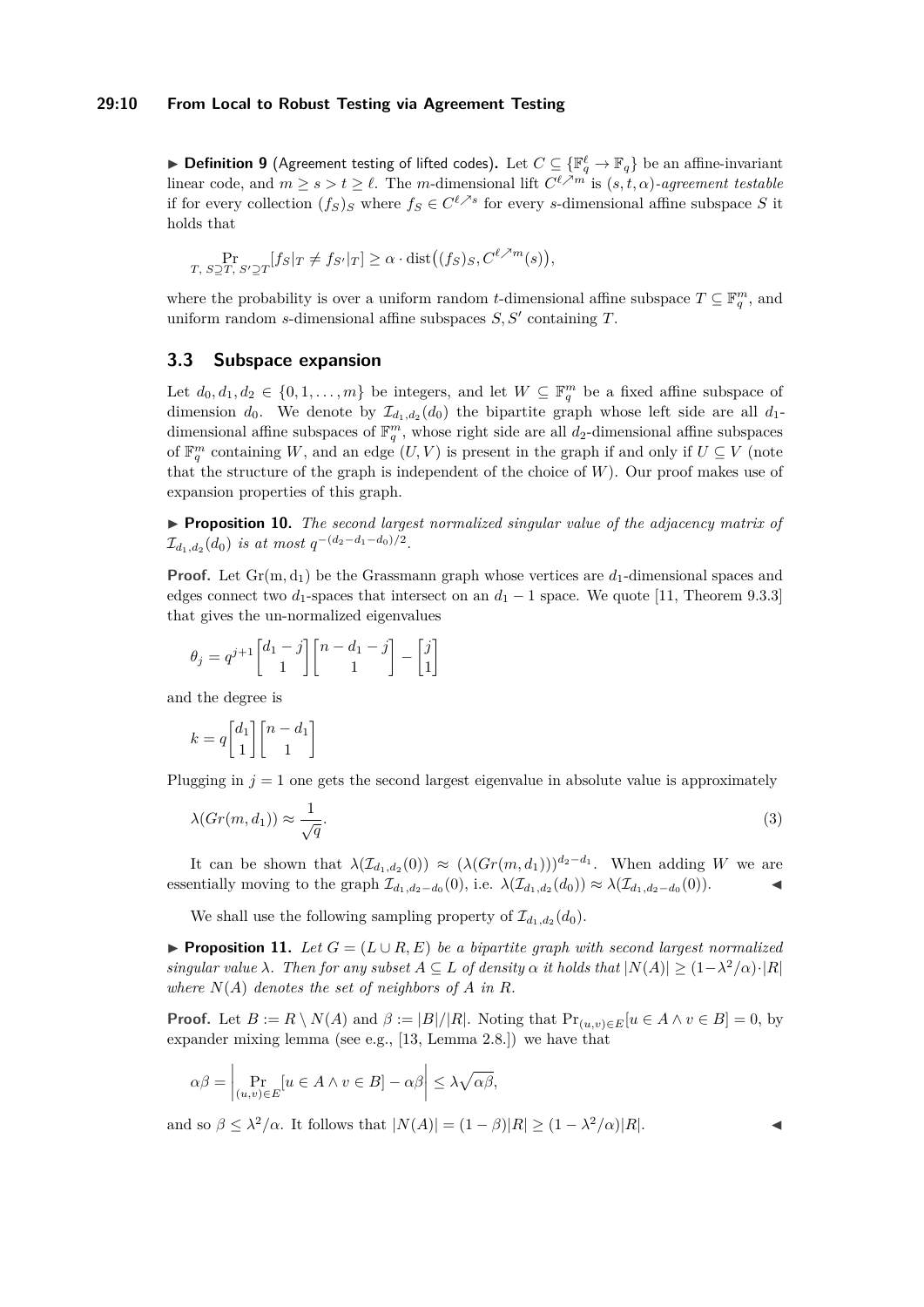## <span id="page-10-0"></span>**4 From agreement testing to robust testing**

In this section we prove the following lemma showing the agreement testing to robust testing implication.

<span id="page-10-3"></span>▶ Lemma 12 (Agreement testing implies robust testing). Let  $C \subseteq \{\mathbb{F}_q^{\ell} \to \mathbb{F}_q\}$  be an affine*invariant linear code, and*  $m \geq s > t \geq \ell$ . Suppose that  $C^{\ell \nearrow m}$  *is*  $(s, t, \alpha)$ -agreement testable, *and let*  $\delta := \text{dist}(C^{\ell \nearrow t})$ *. Then*  $C^{\ell \nearrow m}$  *is*  $(s, \Omega(\alpha \delta))$ -robust.

**Proof.** For simplicity of notation, in what follows we let *T*, *S* denote the random variables obtained by sampling a uniform random affine subspace of dimension *t, s* respectively. Suppose that  $f: \mathbb{F}_q^m \to \mathbb{F}_q$  has  $\mathbb{E}_S[\text{dist}(f|_S, C^{\ell \nearrow s})] \leq \epsilon$ , our goal is to find a codeword  $g \in C^{\ell \nearrow m}$  such that dist( $\hat{f}, q$ ) <  $O(\epsilon/(\alpha\delta)).$ 

The proof proceeds as follows. We would like to apply our assumption on agreement testability, and towards this, we create an instance  $(f_S)_S$  for the agreement tester by letting *f*<sub>*S*</sub> be the codeword in  $C^{\ell \nearrow s}$  that is closest to  $f|_S$ . We then use the fact that  $f_S$  is typically close to  $f|_S$ , together with the fact that *t*-dimensional affine subspaces sample well inside *s*-dimensional affine subspaces, and the assumption that *C* has distance on *t*-dimensional affine subspaces, to show that  $Pr_{T, S\supset T} f_S|_T \neq f_{S'}|_T$  is small. Agreement testability then gives a codeword  $g \in C^{\ell \nearrow m}$  that is consistent with most  $f_S$ , and using the fact that *s*-dimensional affine subspaces sample well inside  $\mathbb{F}_q^m$  this implies in turn that  $dist(f, g)$  is small. Details follow.

We begin by showing that  $Pr_{T, S \supseteq T} f_S|_T \neq f_{S'}|_T$  is small. Recall first that  $\mathbb{E}_S[\text{dist}(f|_S, f_S)] = \mathbb{E}_S[\text{dist}(f|_S, C^{\ell \nearrow s})] \leq \epsilon$ . Next observe that for a fixed *s*-dimensional affine subspace *S*, any point in a uniform random *t*-dimensional affine subspace contained in *S* is uniform in *S*. Thus we also have that  $\mathbb{E}_{S, T \subseteq S}[\text{dist}(f|_T, f_S|_T)] \leq \epsilon$ , and consequently

$$
\Pr_{T, S \supseteq T, S' \supseteq T} \left[ \text{dist}(f_S|_T, f_{S'}|_T) \ge \delta \right] \le 2 \cdot \Pr_{T, S \supseteq T} \left[ \text{dist}(f|_T, f_S|_T) \ge \delta/2 \right]
$$
\n
$$
= 2 \cdot \Pr_{S, T \subseteq S} \left[ \text{dist}(f|_T, f_S|_T) \ge \delta/2 \right]
$$
\n
$$
\le \frac{4\epsilon}{\delta}.
$$

But since  $f_S|_T$ ,  $f_{S'}|_T$  are both codewords of  $C^{\ell \nearrow t}$ , a code of relative distance  $\delta$ , the above implies in turn that  $Pr_T$ ,  $S \supseteq T$ ,  $S' \supseteq T$  [ $f_S | T \neq f_{S'} | T$ ]  $\leq \frac{4\epsilon}{\delta}$ .

Our assumption on agreement testability now gives a codeword  $g \in C^{\ell \nearrow m}$  that has  $\Pr_s[g]_S \neq f_S] \leq 4\epsilon/(\alpha\delta)$ . But since any point in a uniform random *s*-dimensional affine subspace is uniform in  $\mathbb{F}_q^m$  this gives in turn that

dist
$$
(f,g)
$$
 =  $\mathbb{E}_S$  [dist $(f|_S, g|_S)$ ]  $\leq \mathbb{E}_S$  [dist $(f|_S, f_S)$ ] +  $\mathbb{E}_S$  [dist $(f_S, g|_S)$ ]  $\leq \epsilon + \frac{4\epsilon}{\alpha \delta} \leq \frac{5\epsilon}{\alpha \delta}$ .

## <span id="page-10-1"></span>**5 From local testing to agreement testing**

In this section we prove the following lemma that gives the local testing to agreement testing implication.

<span id="page-10-2"></span>▶ Lemma 13 (Local testing implies agreement testing). Let  $C \subseteq {\mathbb{F}_q^{\ell}} \to \mathbb{F}_q$  *be an affineinvariant linear code, and*  $m \geq k \geq \ell$ . Suppose that  $C^{\ell \nearrow m}$  *is*  $(k, \alpha)$ -testable, and let  $\delta := \min_{k \leq r \leq m} \text{dist}(C^{\ell \nearrow r})$ . Then  $C^{\ell \nearrow m}$  is  $(2k + \log_q(4/\delta), k + 1, \Omega(\alpha \cdot \delta^2))$ -agreement *testable.*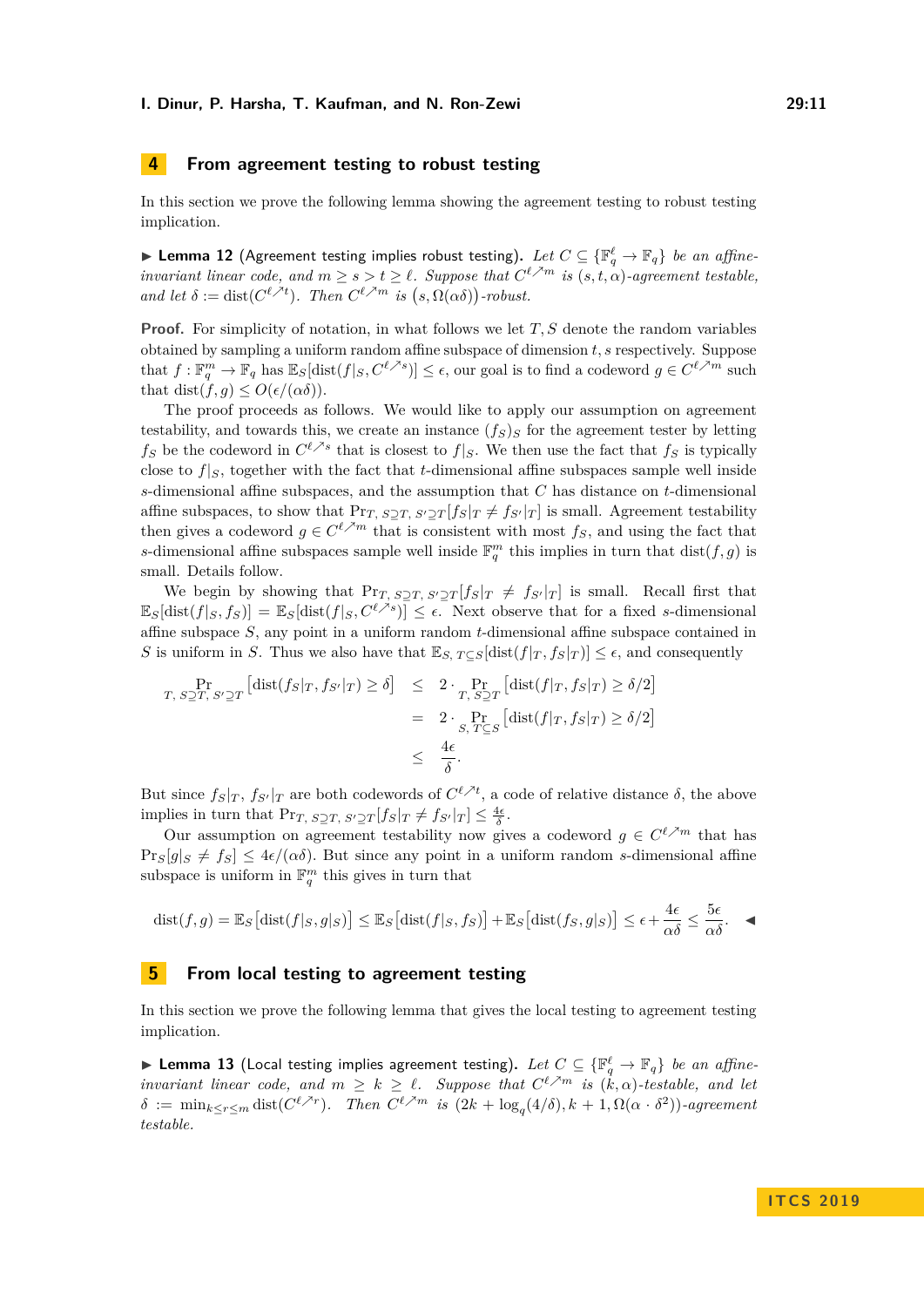### **29:12 From Local to Robust Testing via Agreement Testing**

## **Proof outline**

For simplicity of notation, in what follows let  $s := 2k + \log_q(4/\delta)$  and  $t := k + 1$ . We let both  $S, S'$  (*T*, *T*' and *K*, *K*', resp.) denote random variables obtained by sampling a uniform random affine subspace of dimension *s* (*t*, *k*, resp.).

Let  $(f_S)_S$  be a collection of partial assignments such that  $f_S \in C^{\ell \nearrow s}$  for every *S*, and

<span id="page-11-4"></span><span id="page-11-1"></span>
$$
\Pr_{T,\ S \supseteq T, S' \supseteq T} [f_S|_T \neq f_{S'}|_T] \leq \epsilon. \tag{4}
$$

Our goal is to find a global codeword  $g \in C^{\ell \nearrow m}$  that has

$$
\Pr_{S}[g|_{S} \neq f_{S}] \leq O\left(\frac{\epsilon}{\alpha \cdot \delta^{2}}\right). \tag{5}
$$

We find the codeword *g* in three stages.

- **1.** In the initial stage (Section [5.1\)](#page-11-0) we define for any *k*-dimensional affine subspace *K* a "most popular function"  $\text{Plur}_K : \mathbb{F}_q^k \to \mathbb{F}_q$  by choosing the most common value among  $f_S|_K$  going over all  $S \supset K$ . We show that for a typical K, this function is obtained with an overwhelming plurality of  $1 - O(\epsilon)$ .
- **2.** In the "local structure" stage (Section [5.2\)](#page-12-0) we define for any *k*-dimensional affine subspace *K* a function  $g_K : \mathbb{F}_q^m \to \mathbb{F}_q$  by letting  $g_K(x)$  be the most common "vote" among all  $f_S$  that contain both  $K$  and  $x$  and agree with  $\text{Plur}_K$  on  $K$ . We then show that for a typical *K*,  $g_K$  is close to some codeword  $h_K \in C^{\ell \nearrow m}$ , and moreover  $h_K|_S = f_S$  for most *S* containing *K*.
- **3.** In the "global structure" stage (Section [5.3\)](#page-15-1) we show that there exists  $\hat{K}$  for which  $h_{\hat{K}}|s = f_{S}$  for most *S* (not necessarily containing  $\hat{K}$ ). We can then set our "global function" *g* to be equal to  $h_{\hat{K}}$ .

## <span id="page-11-0"></span>**5.1 Initial stage**

For any *k*-dimensional affine subspace *K* we let  $\text{Plur}_K : \mathbb{F}_q^k \to \mathbb{F}_q$  denote the most common value among  $f_S|_K$  for *S* containing *K*, that is,

 $Plur_K := plurality_{S\supset K}{f_S|_K}.$ 

Next we use our assumption [\(4\)](#page-11-1) to show that for a typical  $K$ , the function Plur<sub>K</sub> is obtained with overwhelming plurality.

#### <span id="page-11-3"></span> $\blacktriangleright$  Lemma 14.

$$
\mathbb{E}_K\bigg[\Pr_{S \supseteq K} \big[f_S|_K \neq \text{Plur}_K\big]\bigg] \leq 2\epsilon.
$$

**Proof.** Since the collision probability lower bounds the probability of hitting the most common value, it suffices to show that

<span id="page-11-2"></span>
$$
\Pr_{K, S \supseteq K, S' \supseteq K} \left[ f_S |_K \neq f_{S'} |_K \right] \leq 2\epsilon. \tag{6}
$$

Clearly if  $t = k$  we would be done by [\(4\)](#page-11-1), so the whole point is to show the same for  $t > k$ . We describe a distribution on triples  $(S_1, S', S_2)$  such that  $(S_1, S_2)$  are distributed as in [\(6\)](#page-11-2) but the pairs  $(S_1, S')$  and  $(S', S_2)$  are distributed as in [\(4\)](#page-11-1):

**1.** Choose a uniform random *k*-dimensional affine subspace *K*.

**2.** Choose a pair of uniform random *t*-dimensional affine subspaces *T*1*, T*<sup>2</sup> containing *K*.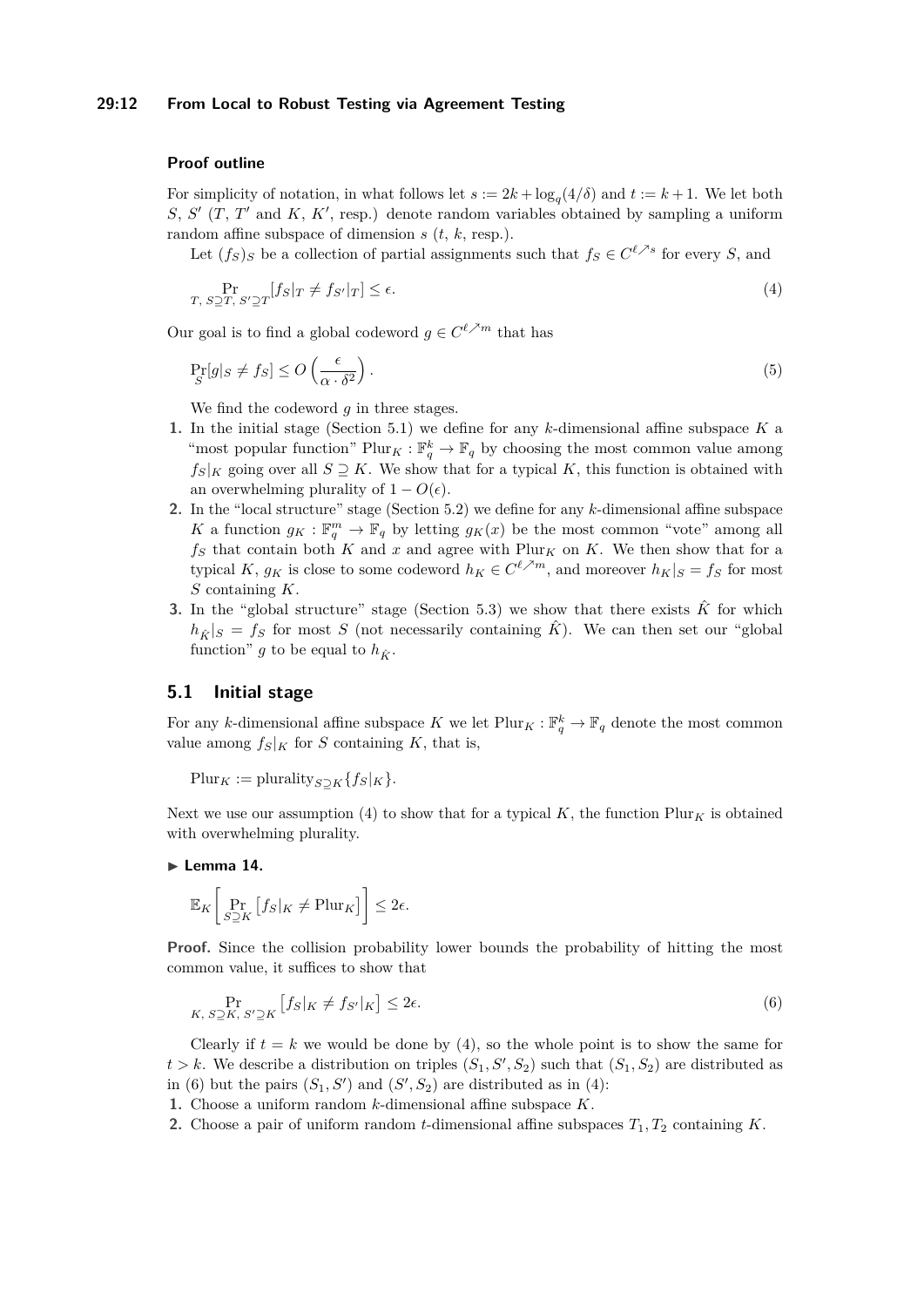- **3.** For  $i = 1, 2$ , choose a uniform random *s*-dimensional affine subspace  $S_i$  containing  $T_i$ .
- **4.** Choose a uniform random *s*-dimensional affine subspace  $S'$  containing  $T_1 \cup T_2$  (this can be done since  $t = k + 1$  and  $s \ge k + 2$ .

One can check that indeed  $K, S_1, S_2$  are distributed as in [\(6\)](#page-11-2) while  $T_i, S_i, S'$  are distributed as in  $(4)$ . Thus by our assumption  $(4)$ ,

$$
\Pr_{K, S_1 \supseteq K, S_2 \supseteq K} [f_{S_1}|_K \neq f_{S_2}|_K]
$$
\n
$$
\leq \Pr_{T_1, S_1 \supseteq T_1, S' \supseteq T_1} [f_{S_1}|_{T_1} \neq f_{S'}|_{T_1}] + \Pr_{T_2, S' \supseteq T_2, S_2 \supseteq T_2} [f_{S'}|_{T_2} \neq f_{S_2}|_{T_2}] \leq 2\epsilon.
$$

## <span id="page-12-0"></span>**5.2 Local structure**

Next we define for every *k*-dimensional affine subspace *K* the function  $g_K : \mathbb{F}_q^m \to \mathbb{F}_q$ . As described above, for every  $x \in \mathbb{F}_q^m$ , we let  $g_K(x)$  be the most common value among  $f_S(x)$  for *S* that contain both  $K$  and  $x$  and agree with  $\text{Plur}_K$  on  $K$ , that is,

 $g_K(x) := \text{plurality}_{S \supseteq K \cup \{x\}, f_S|_K = \text{Plur}_K} \{f_S(x)\}.$ 

Next we would like to show that for a typical  $K$ ,  $g_K$  is close to some codeword  $h_K \in C^{\ell \nearrow m}$ , and additionally  $h_K|_S = f_S$  for most *S* containing *K*. We show these in three steps:

- **1.** Boosting step (Lemma [15\)](#page-12-1): In this step we show that for typical *K, x*, the plurality in the definition of  $g_K(x)$  is obtained with overwhelming probability.
- **2.** LTC step (Lemma [16\)](#page-13-0): In this step we use the previous step to show that for a typical  $g_K$ , for most  $K'$ ,  $g_K|_{K'}$  agrees with some  $f_S$  on  $K'$ , and therefore is a codeword of  $C^{\ell \nearrow k}$ . By local testability assumption this implies in turn that such  $q_K$  is close to being in the code  $C^{\ell \nearrow m}$ , and we denote by  $h_K \in C^{\ell \nearrow m}$  the closest codeword to  $g_K$ .
- **3.** Agreement step (Lemma [17\)](#page-14-0): In this step we show that a typical  $h_K$  agrees with most *f<sub>S</sub>* for *S*  $\supseteq$  *K*.

We start with the boosting step, showing that for typical  $K, x$ , the plurality in the definition of  $g_K(x)$  is obtained with overwhelming probability. Intuitively, this follows by assumption that the code has distance on *t*-dimensional affine subspaces, together with the fact that *k*-dimensional affine subspaces sample well inside *t*-dimensional affine subspaces, which imply that if a pair of  $f<sub>S</sub>$  agree on  $K$  then they must typically also agree on their whole intersection.

<span id="page-12-1"></span>▶ Lemma 15 (Boosting step).

$$
\mathbb{E}_{K, x \notin K} \left[ \Pr_{S \supseteq K \cup \{x\}} \left[ f_S(x) \neq g_K(x) \mid f_S|_K = \text{Plur}_K \right] \right] \leq O\left( q^{-k} \cdot \frac{\epsilon}{\delta \cdot (1 - 4\epsilon)} \right).
$$

**Proof.** Since the collision probability lower bounds the probability of hitting the most common value, it suffices to show that

$$
\Pr_{K, x \notin K, S \supseteq K \cup \{x\}, S' \supseteq K \cup \{x\}} \left[ f_S(x) \neq f_{S'}(x) \mid f_S|_K = f_{S'}|_K = \text{Plur}_K \right] \leq O\left(q^{-k} \cdot \frac{\epsilon}{\delta \cdot (1 - 4\epsilon)}\right).
$$

Now we have that

$$
\Pr_{K, x \notin K, S \supseteq K \cup \{x\}, S' \supseteq K \cup \{x\}} [fs(x) \neq fs'(x) | fs|_K = fs'|_K = \text{Plur}_K]
$$
\n
$$
\leq \Pr_{K, T \supseteq K, S \supseteq T, S' \supseteq T} [fs|r \neq fs'|_T | fs|_K = fs'|_K = \text{Plur}_K]
$$
\n
$$
= \frac{\Pr_{T, S \supseteq T, S' \supseteq T, K \supseteq T} [fs|_K = fs'|_K = \text{Plur}_K | fs|_T \neq fs'|_T] \cdot \Pr_{T, S \supseteq T, S' \supseteq T} [fs|_T \neq fs'|_T]}{\Pr_{K, T \supseteq K, S \supseteq T, S' \supseteq T} [fs|_K = fs'|_K = \text{Plur}_K]}.
$$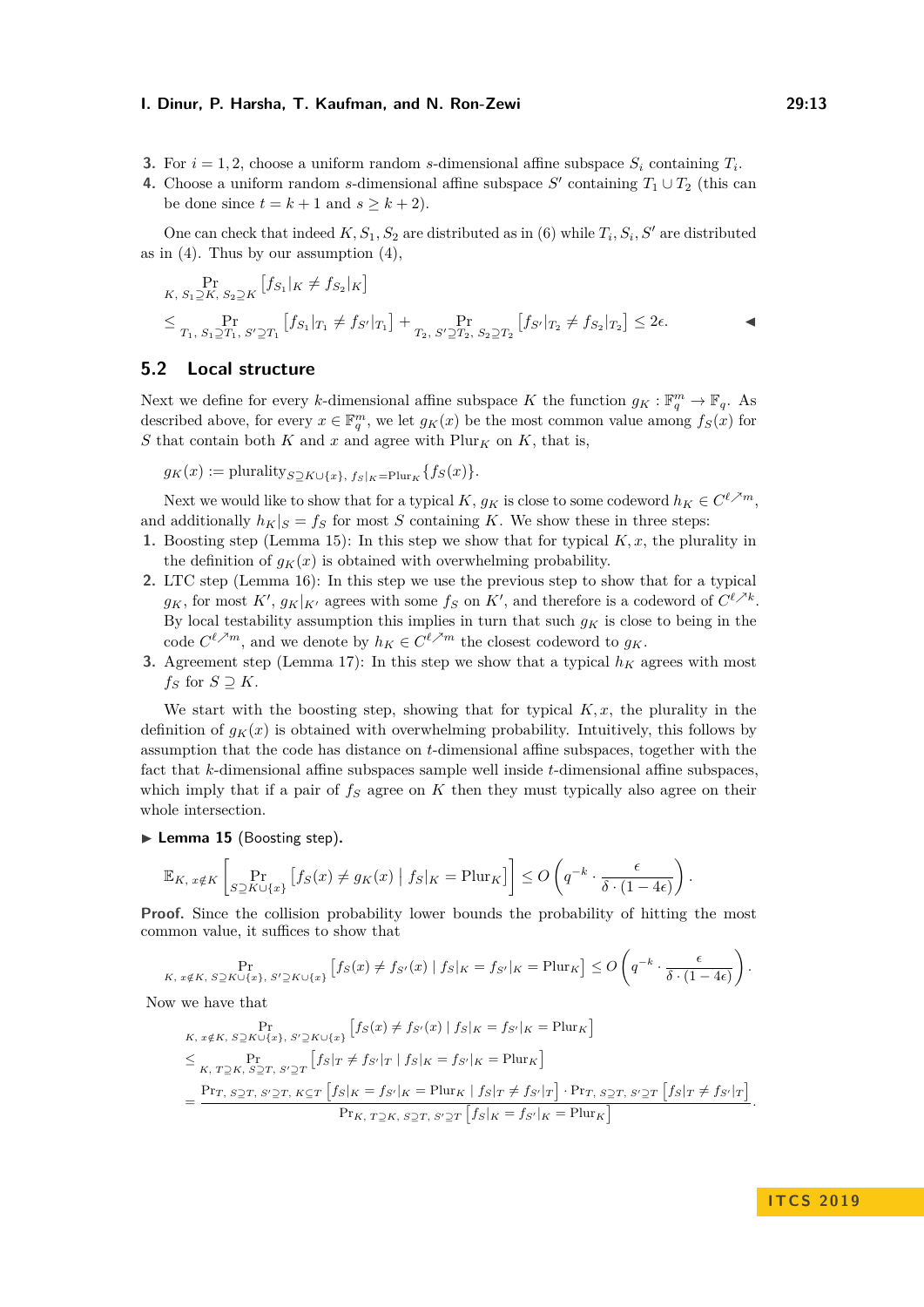### **29:14 From Local to Robust Testing via Agreement Testing**

Next we bound each of the terms above.

By our assumption [\(4\)](#page-11-1), the right hand term in the numerator is upper bounded by  $\epsilon$ . To bound the denominator note that by Lemma [14,](#page-11-3)

<span id="page-13-1"></span>
$$
\Pr_{K, T \supseteq K, S \supseteq T, S' \supseteq T} [f_S|_K = f_{S'}|_K = \text{Plur}_K] \ge 1 - 2 \cdot \Pr_{K, S \supseteq K} [f_S|_K \ne \text{Plur}_K] \ge 1 - 4\epsilon. \tag{7}
$$

To bound the left hand term in the numerator note first that since  $f_S, f_{S'}$  are both codewords of  $C^{\ell \nearrow s}$  then  $f_S|_T, f_{S'}|_T$  are distinct codewords in  $C^{\ell \nearrow t}$ , and so  $\text{dist}(f_S|_T, f_{S'}|_T) \geq$ *δ*. We now apply Propositions [10](#page-9-0) and [11](#page-9-1) on the graph  $\mathcal{I}_{0,k}(0)$ : The ambient space is *T*, and the graph connects the points of *T* (which are the 0-dimensional affine subspaces contained in *T*) on the left to the *k*-dimensional affine subspaces contained in *T* on the right. By Proposition [10](#page-9-0) the graph  $\mathcal{I}_{0,k}(0)$  has second largest normalized singular value at most  $q^{-k/2}$ , and so taking  $A = \{x \in T \mid f_S(x) \neq f_{S'}(x)\}\$ in Proposition [11](#page-9-1) we deduce that at most  $q^{-k}/\delta$ fraction of *K* can miss *A* altogether. Thus,

<span id="page-13-2"></span>
$$
\Pr_{T, S \supseteq T, S' \supseteq T, K \subseteq T} \left[ f_S |_{K} = f_{S'} |_{K} \mid f_S |_{T} \neq f_{S'} |_{T} \right] \leq \frac{q^{-k}}{\delta}.
$$
\n
$$
(8)
$$

The final bound is obtained by combining the bounds in  $(4)$ ,  $(7)$ , and  $(8)$ .

Next we use the assumption on local testability to show that for a typical  $K$ ,  $q_K$  is close to being a codeword of  $C^{\ell \nearrow m}$ .

<span id="page-13-0"></span>▶ Lemma 16 (LTC step).

$$
\mathbb{E}_K \left[ \text{dist}\big(g_K, C^{\ell \nearrow m}\big) \right] \leq O\left(\frac{\epsilon}{\alpha \cdot \delta}\right).
$$

**Proof.** To apply our assumption on local testability we first show that  $g_K|_{K}$  is typically a codeword of  $C^{\ell \nearrow k}$ . For this, first observe that if  $g_K|_{K'}$  is not a codeword of  $C^{\ell \nearrow k}$  then  $g_K|_{K'} \neq f_S|_{K'}$  for all *S* (since  $f_S \in C^{\ell \nearrow s}$  and so  $f_S|_{K'} \in C^{\ell \nearrow k}$ ). Thus we have

$$
\mathbb{E}_{K, K'} \left[ \mathbb{1}_{g_K|_{K'} \notin C^{\ell, \times k}} \right] \leq \mathbb{E}_{K, K'} \left[ \Pr_{S \supseteq K \cup K'} \left[ g_K|_{K'} \neq f_S|_{K'} \right] \right]
$$
  

$$
\leq \mathbb{E}_{K, K'} \left[ \Pr_{S \supseteq K \cup K'} \left[ g_K|_{K'} \neq f_S|_{K'} \mid f_S|_{K} = \text{Plur}_K \right] \right] + \Pr_{K, S \supseteq K} \left[ f_S|_{K} \neq \text{Plur}_K \right]
$$

We claim that the above expression is at most  $O(\epsilon/\delta)$ . To see this note first that by Lemma [14](#page-11-3) the right hand term is at most  $2\epsilon$ . To bound the left hand term, note that since each individual point in  $K'$  is uniformly distributed in  $\mathbb{F}_q^m$  this term is upper bounded by

$$
q^k \cdot \mathbb{E}_{K,\,x} \left[ \Pr_{S \supseteq K \cup \{x\}} \left[ g_K(x) \neq f_S(x) \mid f_S|_K = \text{Plur}_K \right] \right],
$$

which is in turn at most  $O(\epsilon/\delta)$  by Lemma [15](#page-12-1) (noting that the probability in the above expression is zero whenever  $x \in K$ .

Finally, for any *k*-dimensional affine subspace *K* let  $\epsilon_K := \Pr_{K'} [g_K|_{K'} \notin C^{\ell \nearrow k}]$ . Then on the one hand  $\mathbb{E}_K[\epsilon_K] = \mathbb{E}_{K, K'}[\mathbb{1}_{g_K|_{K'} \notin C^{\ell \nearrow k}}] \leq O(\epsilon/\delta)$ , and on the other hand  $dist(g_K, C^{\ell \nearrow m}) \leq \epsilon_K/\alpha$  for any *K* by assumption that  $C^{\ell \nearrow m}$  is  $(k, \alpha)$ -testable. We conclude that

$$
\mathbb{E}_K \left[ \text{dist}\big(g_K, C^{\ell \nearrow m}\big) \right] \leq \mathbb{E}_K \left[ \frac{\epsilon_K}{\alpha} \right] \leq O\left( \frac{\epsilon}{\alpha \cdot \delta} \right).
$$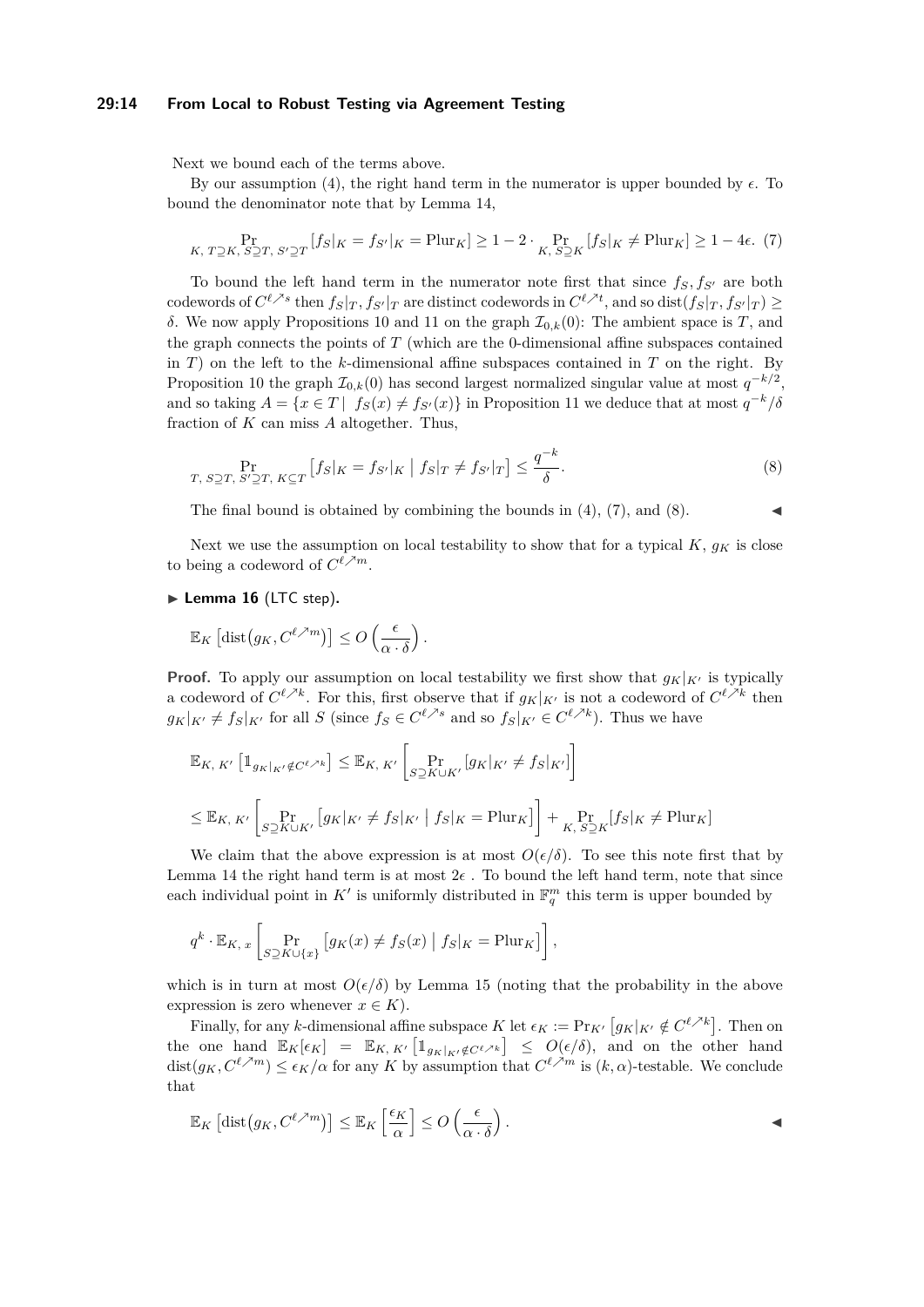For any *k*-dimensional affine subspace *K* let  $h_K \in C^{\ell \nearrow m}$  be the codeword that is closest to  $g_K$ . Then by the above lemma,

$$
\mathbb{E}_K\big[\text{dist}(g_K, h_K)\big] \leq O\left(\frac{\epsilon}{\alpha \cdot \delta}\right).
$$

The following lemma says that for a typical *K* we have that  $h_K|_S = f_S$  for most *S* containing K, which follows by the fact that *s*-dimensional affine subspaces sample well inside  $\mathbb{F}_q^m$  and by assumption that the code has distance on *s*-dimensional affine subspaces.

<span id="page-14-0"></span>▶ Lemma 17 (Agreement step).

$$
\mathbb{E}_K\left[\Pr_{S\supseteq K}\left[h_K|_S\neq f_S\right]\right]\leq O\left(\frac{\epsilon}{\alpha\cdot\delta^2}\right).
$$

**Proof.** We show that for typical  $S \supseteq K$ , on the one hand, by Lemma [16](#page-13-0) and the fact that *s*-dimensional affine subspaces sample well inside  $\mathbb{F}_q^m$ , dist $(h_K|_S, g_K|_S)$  is small, and on the other hand, by Lemma [15,](#page-12-1)  $dist(g_K|_S, f_S)$  is small. We then conclude by triangle inequality that dist( $h_K$ |<sub>S</sub>,  $f_S$ ) is small, which implies in turn that  $h_K$ | $s = f_S$  by assumption that the code has distance on *s*-dimensional subspaces.

We start by showing that  $dist(h_K|_S, g_K|_S)$  is typically small. For this note that for a fixed *k*-dimensional affine subspace *K* and uniform random *S* containing *K*, each individual point in  $S \setminus K$  is uniformly distributed in  $\mathbb{F}_q^m \setminus K$ . Thus we have

<span id="page-14-1"></span>
$$
\mathbb{E}_{K, S\supseteq K} \left[ \text{dist}(h_K|_S, g_K|_S) \right] \le q^{-(s-k)} + \mathbb{E}_K \left[ \text{dist}(h_K, g_K) \right] \le \frac{\delta}{4} + O\left(\frac{\epsilon}{\alpha \cdot \delta}\right),\tag{9}
$$

where the last inequality follows by choice of  $s \geq k + \log_q(4/\delta)$  and Lemma [16.](#page-13-0)

Next we show that  $dist(h_K|_S, f_S)$  is typically small. For this note that

<span id="page-14-2"></span>
$$
\mathbb{E}_{K, S\supseteq K} \left[ \text{dist}(g_K|_{S}, f_S) \right]
$$
\n
$$
\leq q^{-(s-k)} + \mathbb{E}_{K, x \notin K} \left[ \Pr_{S \supseteq K \cup \{x\}} \left[ g_K(x) \neq f_S(x) \right] \right]
$$
\n
$$
\leq q^{-(s-k)} + \mathbb{E}_{K, x \notin K} \left[ \Pr_{S \supseteq K \cup \{x\}} \left[ g_K(x) \neq f_S(x) \mid f_S|_K = \text{Plur}_K \right] \right] + \Pr_{K, S \supseteq K} \left[ f_S|_K \neq \text{Plur}_K \right]
$$
\n
$$
\leq \frac{\delta}{4} + O\left(\frac{\epsilon}{\delta}\right), \tag{10}
$$

where the last inequality follows by choice of  $s \geq k + \log_q(4/\delta)$  and Lemmas [15](#page-12-1) and [14.](#page-11-3)

Combining [\(9\)](#page-14-1) and [\(10\)](#page-14-2), by triangle inequality we have that

$$
\mathbb{E}_{K, S\supseteq K}[\text{dist}(h_K|_S, f_S)] \leq \frac{\delta}{2} + O\left(\frac{\epsilon}{\alpha \cdot \delta}\right),
$$

and by Markov's inequality,

$$
\Pr_{K, S \supseteq K} \left[ \text{dist}(h_K |_{S}, f_S) \ge \delta \right] \le O\left(\frac{\epsilon}{\alpha \cdot \delta^2}\right).
$$

Finally, since both  $h_K|_S$  and  $f_S$  are codewords of  $C^{\ell \nearrow s}$  and  $dist(C^{\ell \nearrow s}) \ge \delta$  we conclude that  $h_K|_S \neq f_S$  with probability at most  $O\left(\frac{\epsilon}{\alpha \cdot \delta^2}\right)$  over the choice of *K* and  $S \supseteq K$ .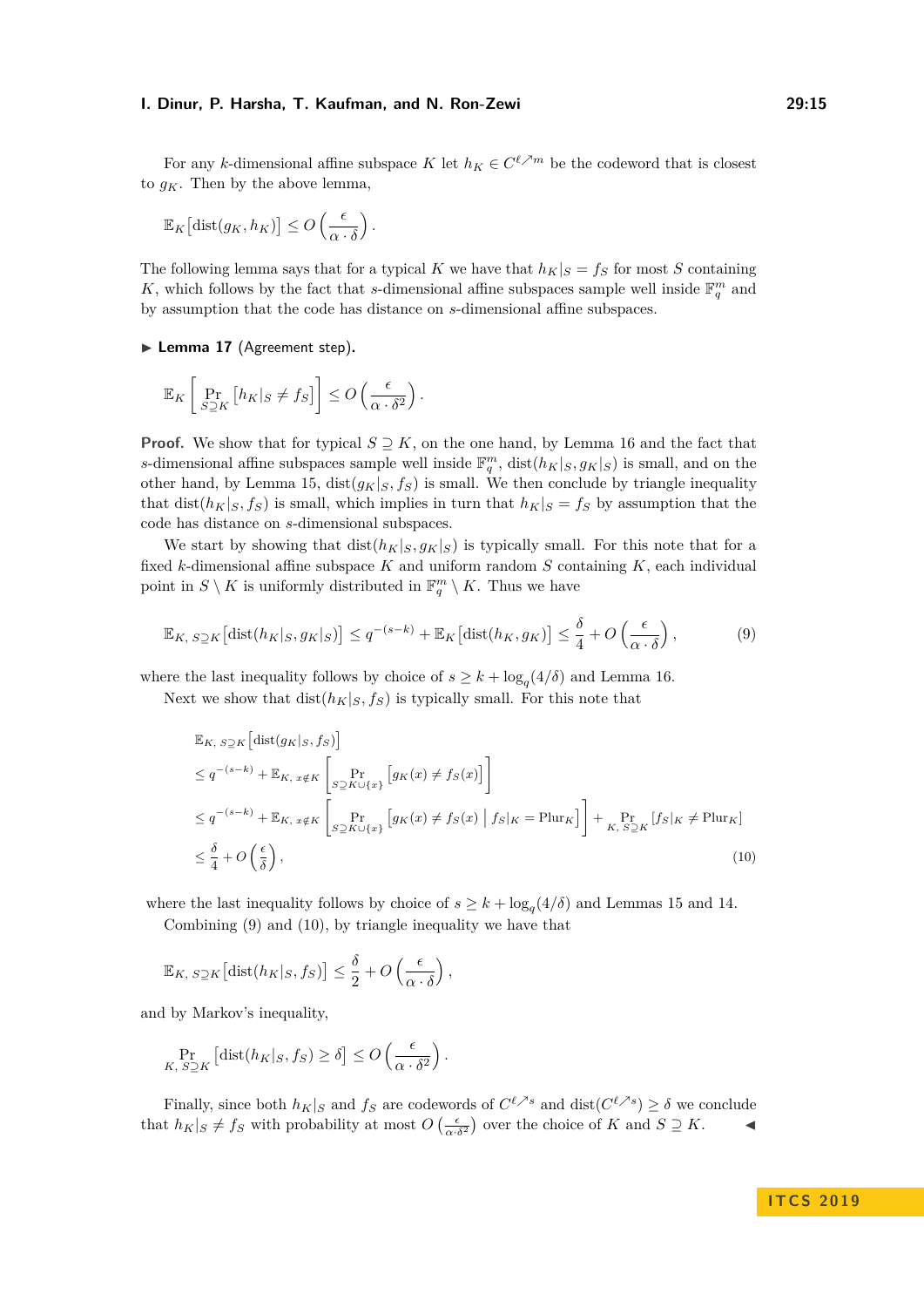### **29:16 From Local to Robust Testing via Agreement Testing**

## <span id="page-15-1"></span>**5.3 Global structure**

We now complete the proof of Lemma [13](#page-10-2) by showing that there exists a codeword  $g \in C^{\ell \nearrow m}$ that agrees with most  $f_S$ . We start by showing that most functions  $h_K$  are in fact identical, which follows by Lemma [17](#page-14-0) and the fact that *s*-dimensional affine subspaces sample well inside  $\mathbb{F}_q^m$ .

<span id="page-15-2"></span> $\blacktriangleright$  **Lemma 18.** *There exists a k*-dimensional affine subspace  $\hat{K}$  such that

$$
\Pr_K [h_K \neq h_{\hat{K}}] \leq O\left(\frac{\epsilon}{\alpha \cdot \delta^2}\right).
$$

**Proof.** By Lemma [17,](#page-14-0)

$$
\Pr_{K, K', S \supseteq K \cup K'} \left[ h_K|_S \neq h_{K'}|_S \right] \leq 2 \cdot \Pr_{K, S \supseteq K} \left[ h_K|_S \neq f_S \right] \leq O\left( \frac{\epsilon}{\alpha \cdot \delta^2} \right),
$$

and so by averaging there exists  $\hat{K}$  such that

$$
\Pr_{K, S \supseteq K \cup \hat{K}} \left[ h_K |_{S} \neq h_{\hat{K}} |_{S} \right] \leq O \left( \frac{\epsilon}{\alpha \cdot \delta^2} \right).
$$

Markov's inequality then implies that

$$
\Pr_{S \supseteq K \cup \hat{K}} \left[ h_K |_{S} \neq h_{\hat{K}} |_{S} \right] \ge \frac{1}{2}
$$

with probability at most  $O\left(\frac{\epsilon}{\alpha \cdot \delta^2}\right)$  over the choice of K.

Next observe that if  $h_K \neq h_{\hat{K}}$  then since  $h_K$ ,  $h_{\hat{K}}$  are both codewords of  $C^{\ell \nearrow m}$  and  $\text{dist}(C^{\ell \nearrow m}) \geq \delta$ , it must hold that  $\text{dist}(h_K, h_{\hat{K}}) \geq \delta$ . We now apply Propositions [10](#page-9-0) and [11](#page-9-1) on the graph  $\mathcal{I}_{0,s}(2k)$  that connects the points of  $\mathbb{F}_q^m$  on the left to the *s*-dimensional affine subspaces containing  $K \cup \hat{K}$  on the right. By Proposition [10](#page-9-0) the graph  $\mathcal{I}_{0,s}(2k)$  has second largest normalized singular value at most  $q^{-(s-2k)/2}$ , and so taking  $A = \{x \in \mathbb{F}_q^m \mid h_K(x) \neq h_{\hat{K}}(x)\}\$ in Proposition [11](#page-9-1) we deduce that

$$
\Pr_{S \supseteq \hat{K} \cup K} \left[ h_{\hat{K}} |_{S} \neq h_{K} |_{S} \right] \ge 1 - \frac{q^{-(s-2k)}}{\delta} \ge 1/2,
$$

where the last inequality follows by assumption that  $s \geq 2k + \log_q(2/\delta)$ .

It now follows that  $h_K \neq h_{\hat{K}}$  with probability at most  $O\left(\frac{\epsilon}{\alpha \cdot \delta^2}\right)$  over the choice of  $K$ .

We can now complete the proof of Lemma [13.](#page-10-2)

**Proof of Lemma [13.](#page-10-2)** Set  $g \in C^{\ell \nearrow m}$  to be the function  $h_{\hat{K}}$  guaranteed by Lemma [18.](#page-15-2) By Lemmas [17](#page-14-0) and [18,](#page-15-2)

$$
\Pr_{S}\left[g|_{S} \neq f_{S}\right] = \Pr_{K, S \supseteq K}\left[g|_{S} \neq f_{S}\right] \leq \Pr_{K}\left[g \neq h_{K}\right] + \Pr_{K, S \supseteq K}\left[h_{K}|_{S} \neq f_{S}\right] \leq O\left(\frac{\epsilon}{\alpha \cdot \delta^{2}}\right).
$$

So  $g$  satisfies  $(5)$  as required.

# <span id="page-15-0"></span>**6 From local testing to robust testing**

## **6.1 Proof of Main Theorem [1](#page-3-1)**

We can now combine Lemmas [12](#page-10-3) and [13](#page-10-2) to prove our main Theorem [1,](#page-3-1) showing a transformation from local testing to robust testing.

**Proof of Theorem [1.](#page-3-1)** By Lemma [13](#page-10-2) we have that  $C^{\ell,m}$  is  $(2k + \log_q(4/\delta), k + 1, \Omega(\alpha \cdot \delta^2))$ -agreement testable, and by Lemma [12](#page-10-3) this implies in turn that  $C^{\ell \nearrow m}$  is  $(2k + \log_q(4/\delta), \Omega(\alpha \cdot$ *δ* 3  $)$ -robust.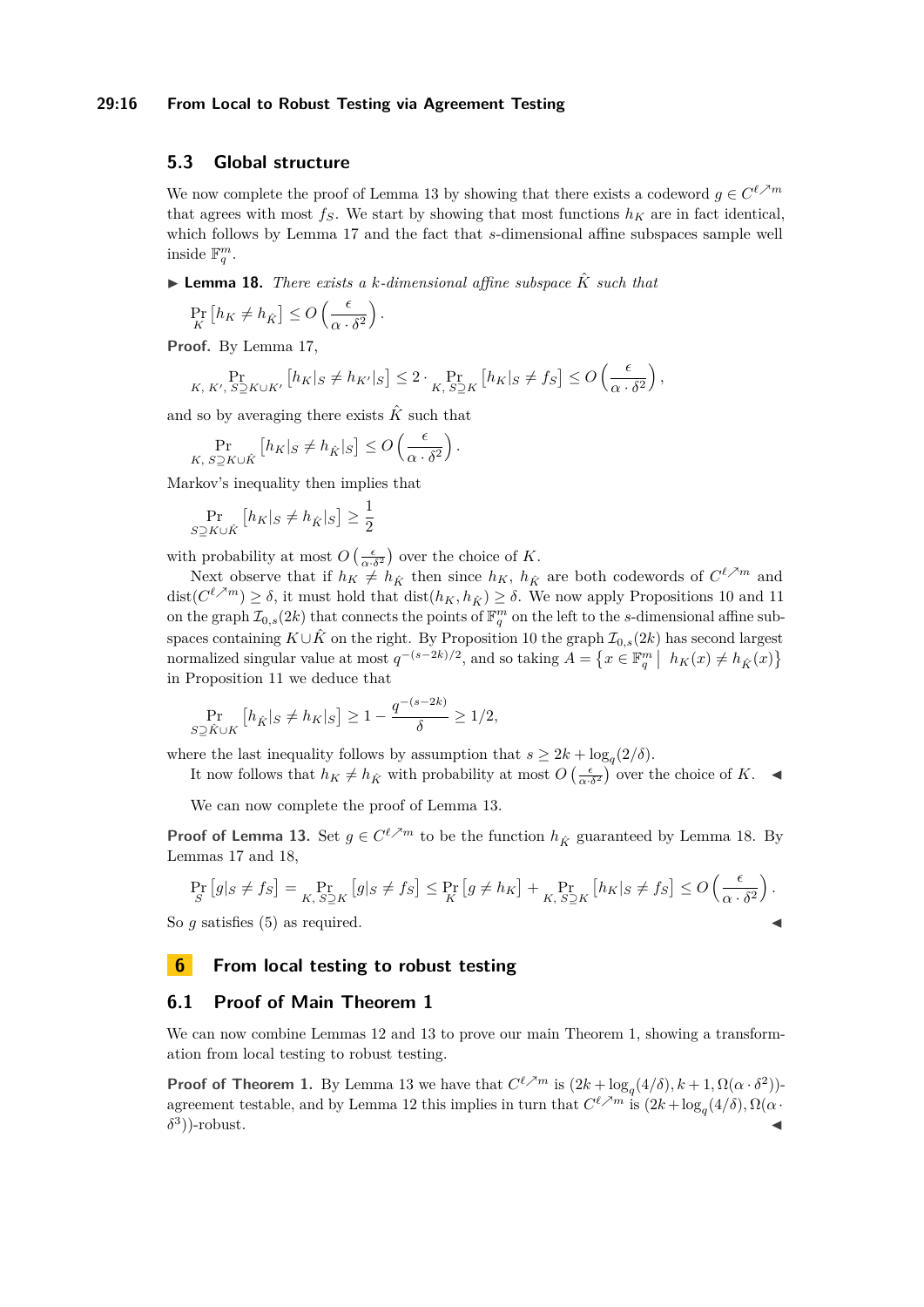## **6.2 Proof of Corollary [2](#page-3-2)**

We now instantiate our main Theorem [1](#page-3-1) with Theorem [6](#page-7-0) to show that lifted codes are robustly testable. For this, we first observe that one can amplify the soundness of the tester given by Theorem [6](#page-7-0) to a constant (independent of  $q$  and  $\ell$ ) at the cost of increasing the testing dimension to  $\approx 3\ell$ .

<span id="page-16-4"></span>▶ **Proposition 19.** *Let*  $C \subseteq {\mathbb{F}_q^{\ell}} \to \mathbb{F}_q$  *be an affine-invariant linear code, and*  $m \geq 3\ell + \log_q 4$ *. Then*  $C^{\ell \nearrow m}$  *is*  $(3\ell + \log_q 4, \Omega(1))$ -testable.

**Proof.** If the  $\ell$ -dimensional test rejects with probability at least  $\frac{1}{2} \cdot \text{dist}(f, C^{\ell \nearrow m})$  then by Part (3) of Proposition [8,](#page-8-0) the  $(3\ell + \log_q 4)$ -dimensional test also rejects with the same probability and we are done. Otherwise, by Theorem [6,](#page-7-0) the  $\ell$ -dimensional test rejects with probability at least  $\frac{1}{2} \cdot q^{-2\ell}$ .

Consider the graph  $\mathcal{I}_{\ell,3\ell+\log_q 4}(0)$  with left hand side being all  $\ell$ -dimensional affine subspaces of  $\mathbb{F}_q^m$  and right hand side being all  $(3\ell + \log_q 4)$ -dimensional affine subspaces of  $\mathbb{F}_q^m$ . Next we apply Propositions [10](#page-9-0) and [11](#page-9-1) on the graph  $\mathcal{I}_{\ell,3\ell+\log_q 4}(0)$  with *A* being the collection of all  $\ell$ -dimensional affine subspaces on which the  $\ell$ -dimensional test rejects. Noting that the  $(3\ell + \log_q 4)$ -dimensional test will reject on any neighbor of *A* we conclude that the  $(3\ell + \log_q 4)$ -dimensional test rejects with probability at least  $1 - \frac{q^{-(2\ell + \log_q 4)}}{q^{-2\ell}/2} = \frac{1}{2}$ *.* J

We now turn to the proof of Corollary [2.](#page-3-2)

**Proof of Corollary [2.](#page-3-2)** Suppose first that  $\delta < 2q^{-\ell}$ . In this case by Theorem [6,](#page-7-0)  $C^{\ell,m}$  is  $(\ell, \Omega(q^{-2\ell}))$ -testable, and so by Part (2) of Prposition [8,](#page-8-0)  $C^{\ell \nearrow m}$  is also robustly testable using the *l*-dimensional test with robustness  $\Omega(q^{-3\ell}) \geq \Omega(\delta^3)$ . By Part (4) of Proposition [8](#page-8-0) it follows that the  $(6\ell + \log_q(128/\delta))$ -dimensional test also has robustness  $\Omega(\delta^3)$ .

Next assume that  $\delta \geq 2q^{-\ell}$ . In this case Proposition [4](#page-7-2) gives that  $dist(C^{\ell \nearrow r}) \geq \delta/2$  for any  $\ell \leq r \leq m$ , and so we may apply Proposition [19](#page-16-4) and Theorem [1](#page-3-1) and conclude that  $C^{\ell \nearrow m}$  is  $(6\ell + \log_q(128/\delta), \Omega(\delta^3))$ -robust.

#### **References**

- <span id="page-16-8"></span>**1** Sanjeev Arora. *Probabilistic checking of proofs and hardness of approximation problems*. PhD thesis, Princeton University, 1994.
- <span id="page-16-6"></span>**2** Sanjeev Arora, Carsten Lund, Rajeev Motwani, Madhu Sudan, and Mario Szegedy. Proof verification and the hardness of approximation problems. *Journal of the ACM*, 45(3):501– 555, May 1998.
- <span id="page-16-5"></span>**3** Sanjeev Arora and Shmuel Safra. Probabilistic Checking of Proofs: A New Characterization of NP. *Journal of the ACM*, 45(1):70–122, January 1998.
- <span id="page-16-7"></span>**4** Sanjeev Arora and Madhu Sudan. Improved Low Degree Testing and its Applications. *Combinatorica*, 23(3):365–426, 2003.
- <span id="page-16-1"></span>**5** Eli Ben-Sasson, Oded Goldreich, Prahladh Harsha, Madhu Sudan, and Salil P. Vadhan. Robust PCPs of Proximity, Shorter PCPs, and Applications to Coding. *SIAM J. Comput*, 36(4):889–974, 2006.
- <span id="page-16-2"></span>**6** Eli Ben-Sasson, Prahladh Harsha, and Sofya Raskhodnikova. Some 3CNF Properties Are Hard to Test. *SICOMP: SIAM Journal on Computing*, 35, 2005.
- <span id="page-16-3"></span>**7** Eli Ben-Sasson, Ghid Maatouk, Amir Shpilka, and Madhu Sudan. Symmetric LDPC Codes are not Necessarily Locally Testable. In *IEEE Conference on Computational Complexity*, pages 55–65. IEEE Computer Society, 2011. [doi:10.1109/CCC.2011.14](http://dx.doi.org/10.1109/CCC.2011.14).
- <span id="page-16-0"></span>**8** Eli Ben-Sasson and Madhu Sudan. Robust locally testable codes and products of codes. *Random Struct. Algorithms*, 28(4):387–402, 2006. [doi:10.1002/rsa.20120](http://dx.doi.org/10.1002/rsa.20120).